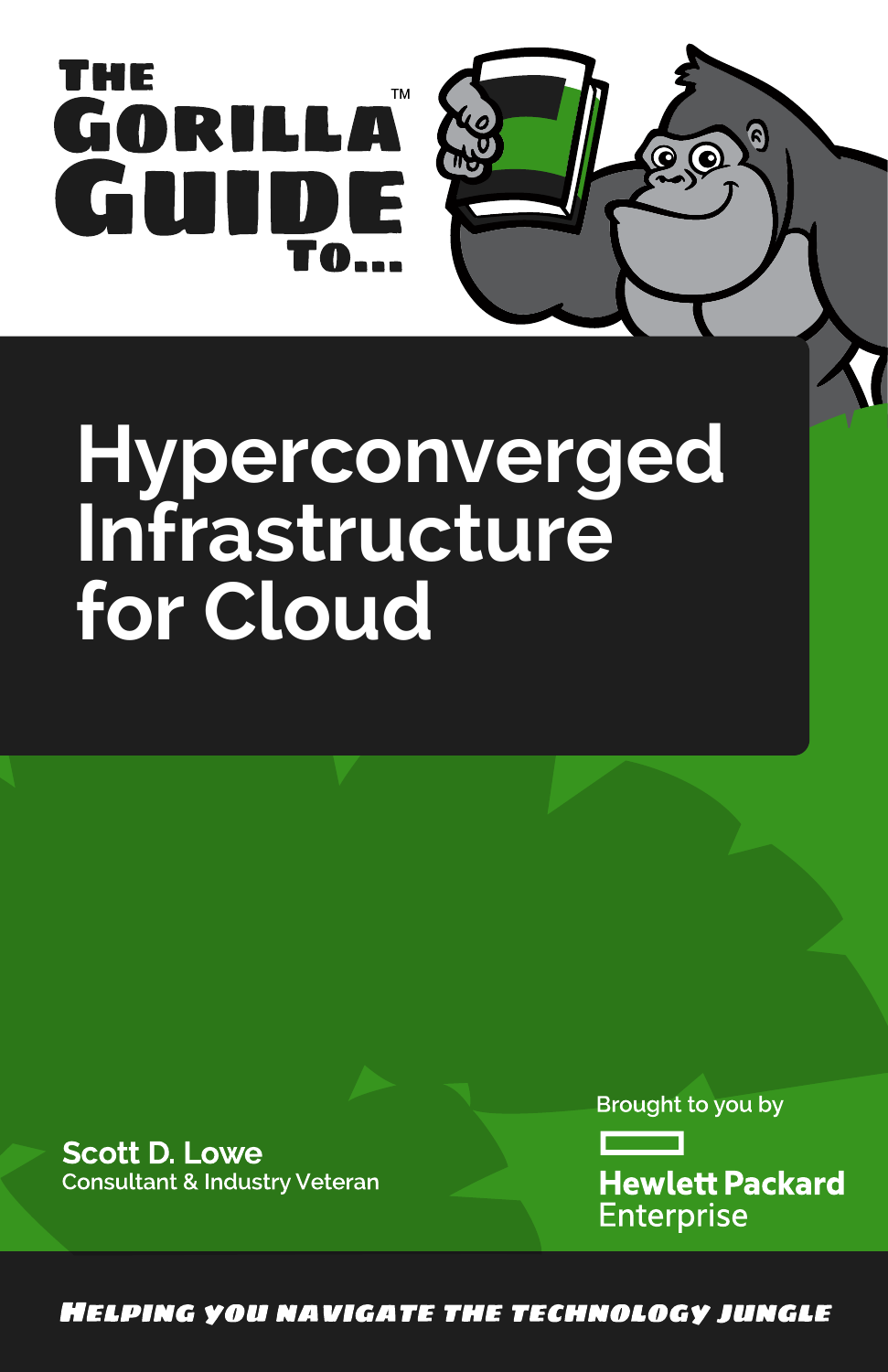THE **GORILLA GUIDE TO...** 

## **Hyperconverged Infrastructure for Cloud**

### **Scott D. Lowe** • **David M. Davis**

| Author:      | Scott D. Lowe, ActualTech Media                                               |
|--------------|-------------------------------------------------------------------------------|
| Editors:     | David M. Davis, ActualTech Media                                              |
|              | Hilary Kerchner, Dream Write Creative                                         |
| Book Design: | Braeden Black, Avalon Media Productions<br>Geordie Carswell, ActualTech Media |
| Layout:      | Braeden Black, Avalon Media Productions                                       |
|              |                                                                               |

Copyright © 2017 by ActualTech Media

All rights reserved. This book or any portion there of may not be reproduced or used in any manner whatsoever without the express written permission of the publisher except for the use of brief quotations in a book review.

Printed in the United States of America

First Printing, 2015

ISBN 978-1-943952-02-1

ActualTech Media Okatie Village Ste 103-157 Bluffton, SC 29909 www.actualtechmedia.com

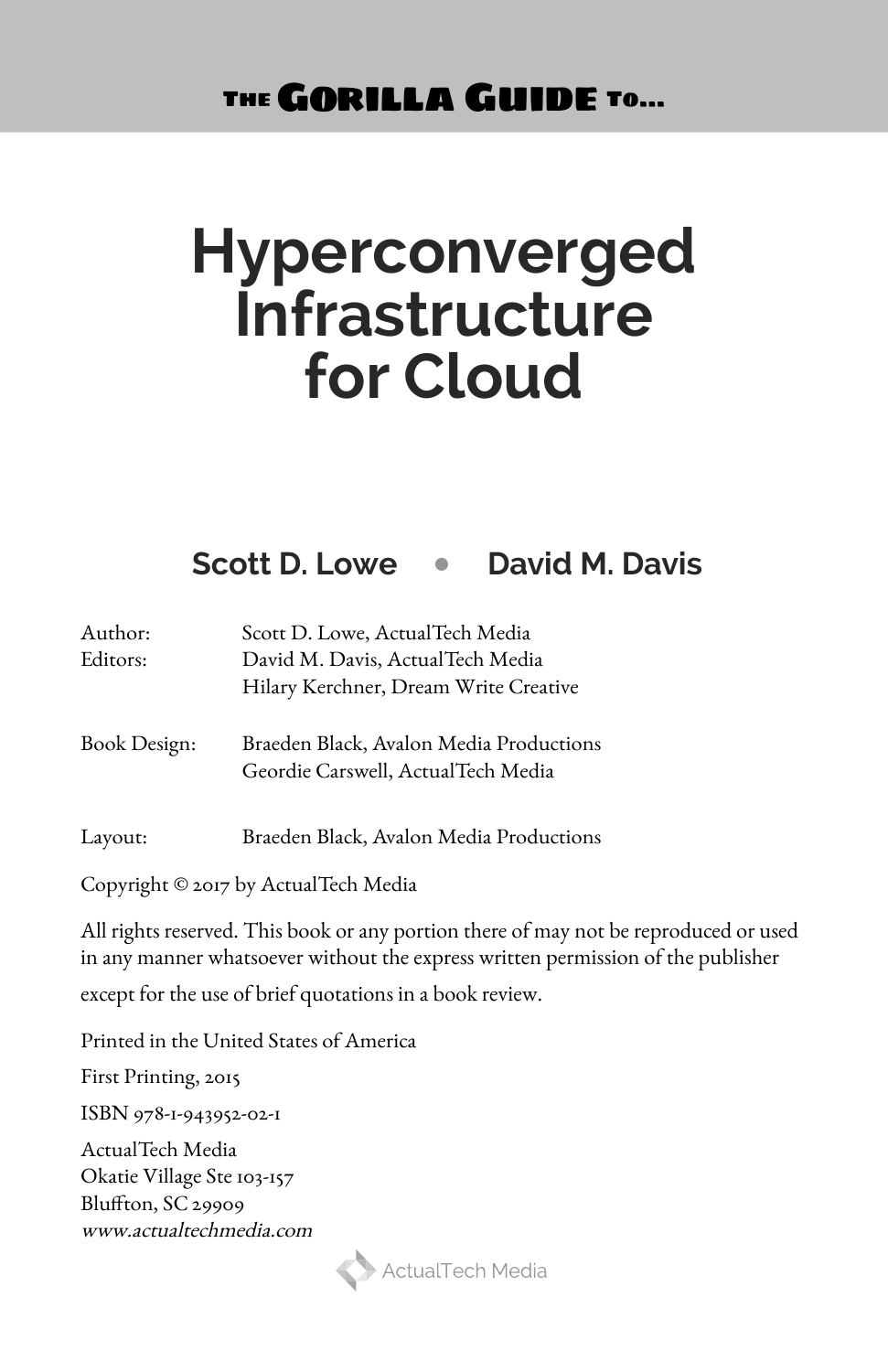### **Table of Contents**

| Chapter 1: Introduction to Hyperconverged Infrastructure       |            |
|----------------------------------------------------------------|------------|
| Hyperconverged Infrastructure from 30,000 Feet                 | 6          |
| Resources to Consolidate                                       | 8          |
| Chapter 2: Hyperconvergence & the Public Cloud                 | 11         |
| Why Is Cloud so Desirable?                                     | 11         |
| The Public Cloud                                               | 13         |
| On-Premises Reality                                            | 16         |
| <b>Private Clouds</b>                                          | 17         |
| Hybrid Cloud                                                   | 19         |
| The Intersection of Cloud and<br>Hyperconverged Infrastructure | 19         |
| <b>About the Author</b>                                        | xxii       |
| <b>About the Editor</b>                                        | xxii       |
| About ActualTech Media                                         | xxiii      |
| <b>About Hewlett Packard Enterprise</b>                        |            |
| Gorilla Guide Features                                         | <b>XXV</b> |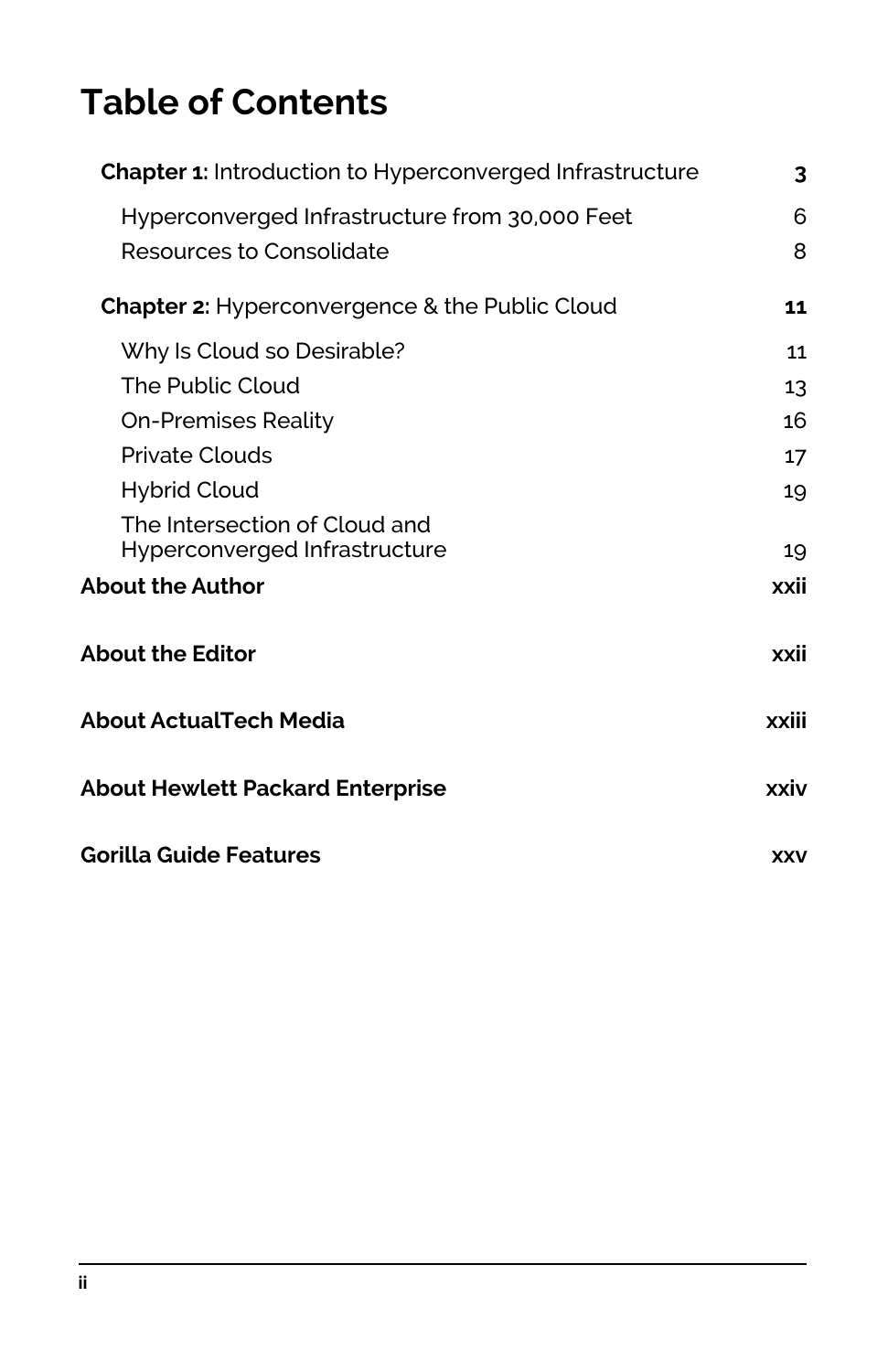1

# <span id="page-3-0"></span>**Introduction to Hyperconverged Infrastructure**

In recent years, it seems like technology is changing faster than it used to in decades past. As employees devour newer technologies such as smartphones, tablets, wearables, and other devices, and as they become more comfortable with solutions such as Dropbox and Skype, their demands on enterprise IT intensify. Plus, management and other decision makers are also increasing their demands on enterprise IT to provide more infrastructure with less cost and time. Unfortunately, enterprise IT organizations often don't see much, if any, associated increases in funding to accomodate these demands.

These demands have resulted in the need for IT organizations to attempt to mimic NASA's much-heralded "Faster, Better, Cheaper" operational campaign. As the name suggests, NASA made great attempts to build new missions far more quickly than was possible in the past, with greater levels of success, and with costs that were dramatically lower than previous missions. NASA was largely successful in their efforts, but the new missions tended to look very different from the ones in the past. For example, the early missions were big and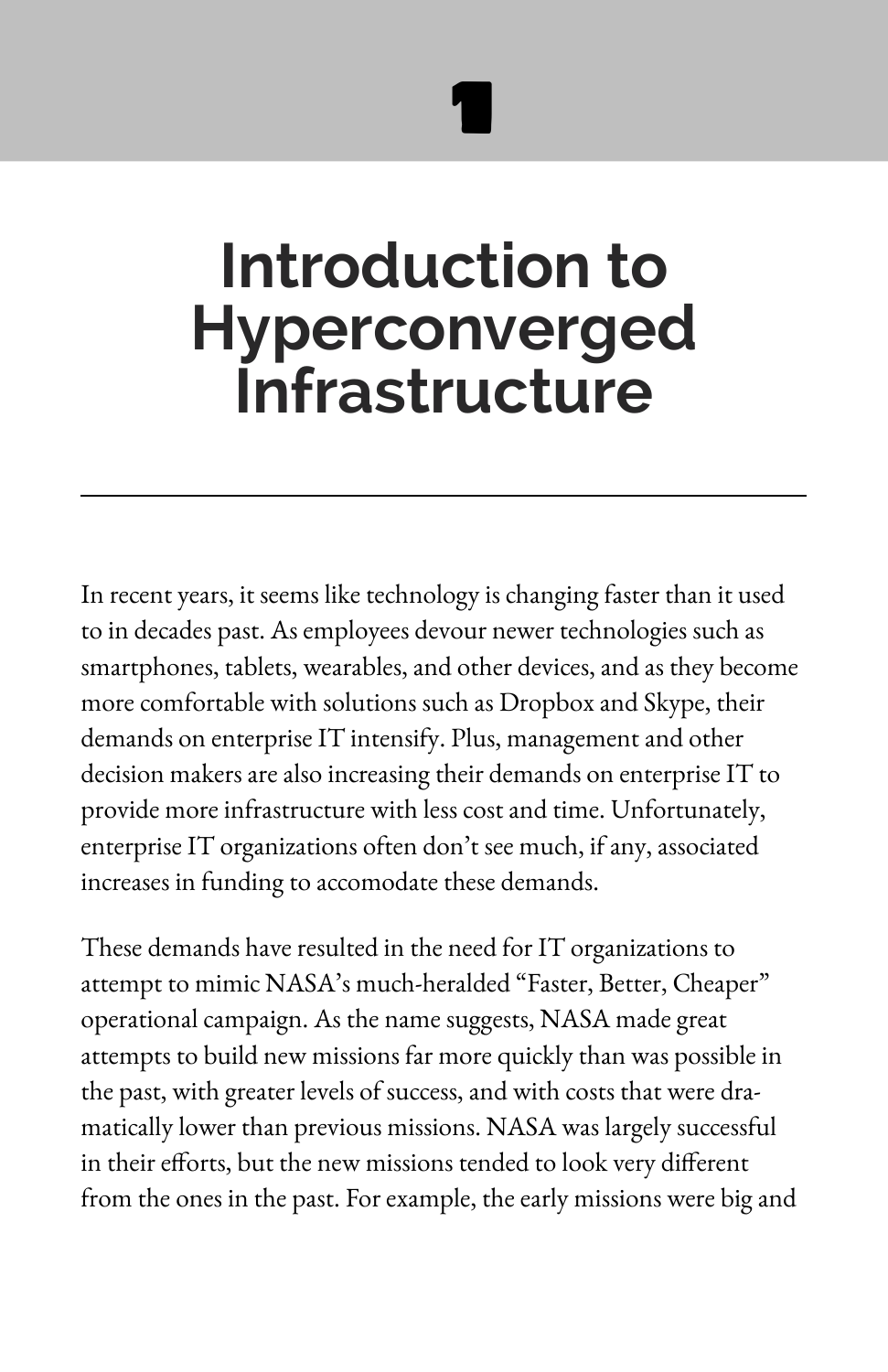complicated with a ton of moving parts, while modern missions have been much smaller in scale with far more focused mission deliverables.



### **What is NASA?**

NASA is the United States National Aeronautical and Space Administration and has been responsible for helping the U.S. achieve success in its space programs, from the moon landing to recent high quality photographs of Pluto. NASA has faced serious budget cuts in recent years, but has been able to retool itself around smaller, more focused missions that cost less and have achieved incredible results.

The same "faster, better, cheaper" challenge is hitting enterprise IT, although even the hardest working IT pros don't usually have to make robots rove the surface of an inhospitable planet! Today's IT departments must meet a growing list of business needs while, at the same time, appeasing the decision makers who demand far more positive economic outcomes (either by cutting costs overall or doing more work within the existing budget).

Unfortunately, most of today's data center architectures actively work against these goals, because with increasing complexity comes increased costs — and things have definitely become more complex. Virtualization has been a fantastic opportunity for companies, but with virtualization has come some new challenges, including major issues with storage. With virtualization, enterprise IT has moved from physical servers, where storage services could be configured on a per-server basis, to shared storage systems. These shared storage systems, while offering plenty of capacity, have often not been able to keep up in terms of performance, forcing IT departments to take corrective actions that don't always align with good economic practices.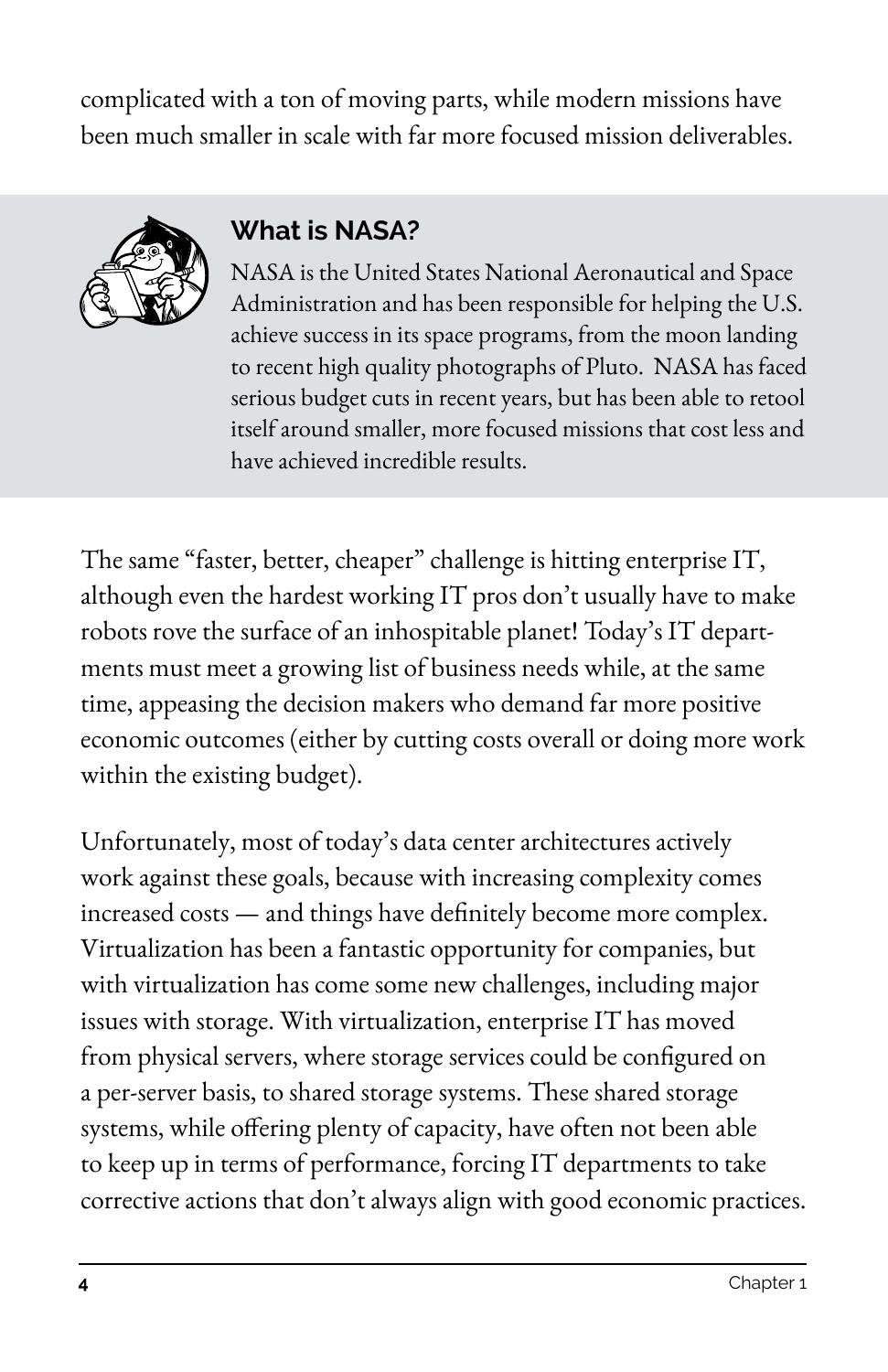For example, it's common for IT pros to add entire shelves of disks, not because they need the capacity, but because they need the spindles to increase overall storage performance. There are, of course, other ways to combat storage performance issues, such as through the use of solid state disk (SSD) caching systems, but these also add complexity to what is already a complex situation.

There are other challenges that administrators of legacy data centers need to consider as well:

- Hardware sprawl. Data centers are littered with separate infrastructure silos that are all painstakingly cobbled together to form a complete solution. This hardware sprawl results in a data center that is increasingly complex, decreasing flexibility, and expensive to maintain.
- Policy sprawl. The more variety of solutions in the data center, the more touch points that exist when it comes to applying consistent policies across all workloads.
- Scaling challenges. Predictability is becoming really important. That is, being able to predict ongoing budgetary costs and how well a solution will perform after purchase are important. Legacy infrastructure and its lack of inherent feature-like scaling capability make both predictability metrics very difficult to achieve.
- Desire for less technical overhead. Businesses want analysts and employees that can help drive top line revenue growth. Purely technical staff are often considered expenses that must be minimized. Businesses today are looking for ways to make the IT function easier to manage overall so that they can redeploy technical personnel to more business-facing needs. Legacy data centers are a major hurdle in this transition.

So, with all of this in mind, what are you to do?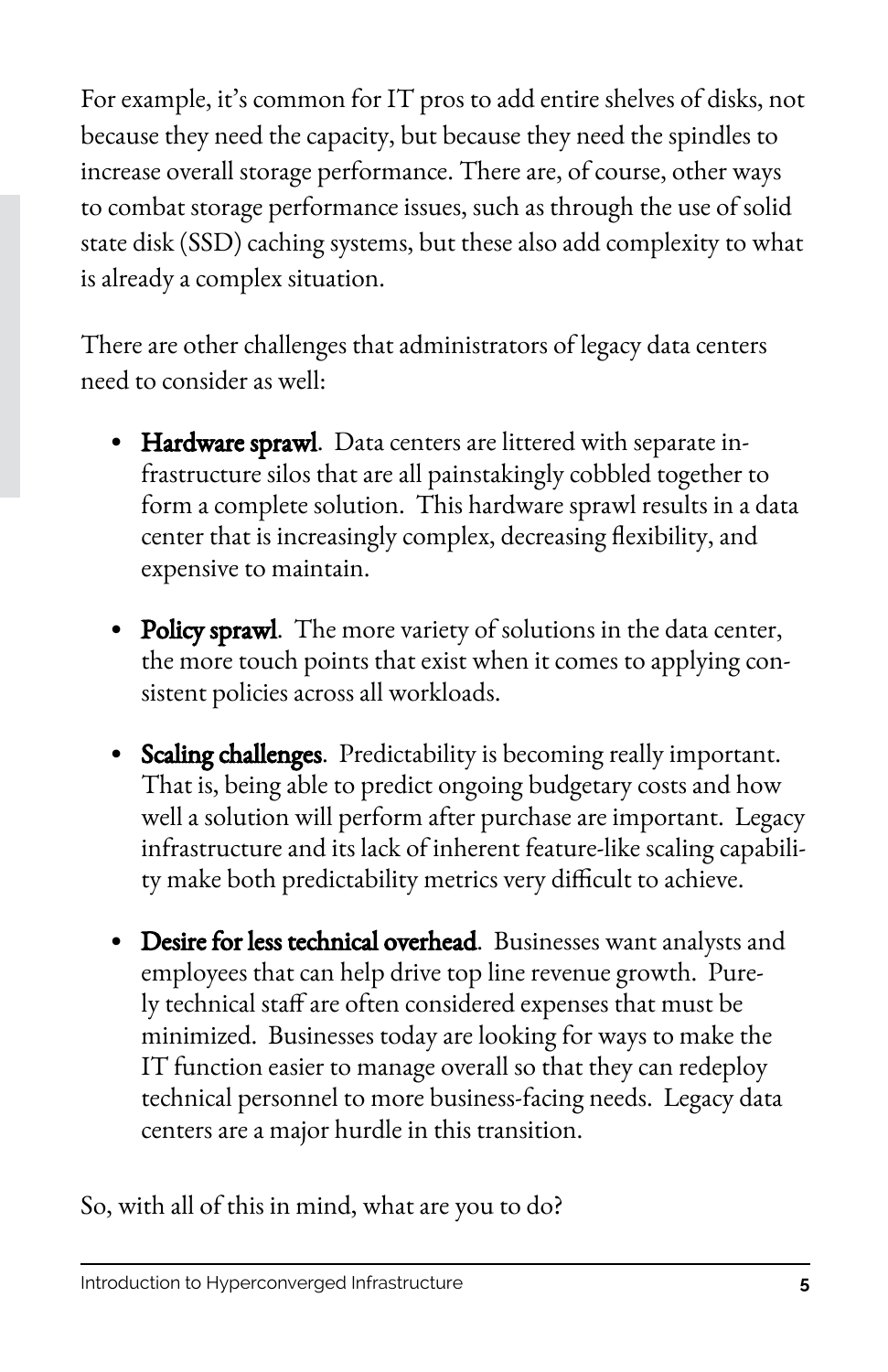### <span id="page-6-0"></span>**Hyperconverged Infrastructure from 30,000 Feet**

An emerging data center architectural option, dubbed hyperconverged infrastructure, is a new way to reduce your costs and better align enterprise IT with business needs. At its most basic, hyperconverged infrastructure is the conglomeration of the servers and storage devices that comprise the data center. These systems are wrapped in comprehensive and easy-to-use management tools designed to help shield the administrator from much of the underlying architectural complexity.

Why are these two resources, storage and compute, at the core of hyperconverged infrastructure? Simply put, storage has become an incredible challenge for many companies. It's one of— if not the — most expensive resources in the data center and often requires a highly skilled person or team to keep it running. Moreover, for many companies, it's a single point of failure. When storage fails, swaths of services are negatively impacted.

Combining storage with compute is in many ways a return to the past, but this time many new technologies have been wrapped around it. Before virtualization and before SANs, many companies ran physical servers with directly attached storage systems, and they tailored these storage systems to meet the unique needs for whatever applications might have been running on the physical servers. The problem with this approach was it created numerous "islands" of storage and compute resources. Virtualization solved this resource-sharing problem but introduced its own problems previously described.

Hyperconverged infrastructure distributes the storage resource among the various nodes that comprise a cluster. Often built using commodity server chasses and hardware, hyperconverged infrastructure nodes and appliances are bound together via Ethernet and a powerful software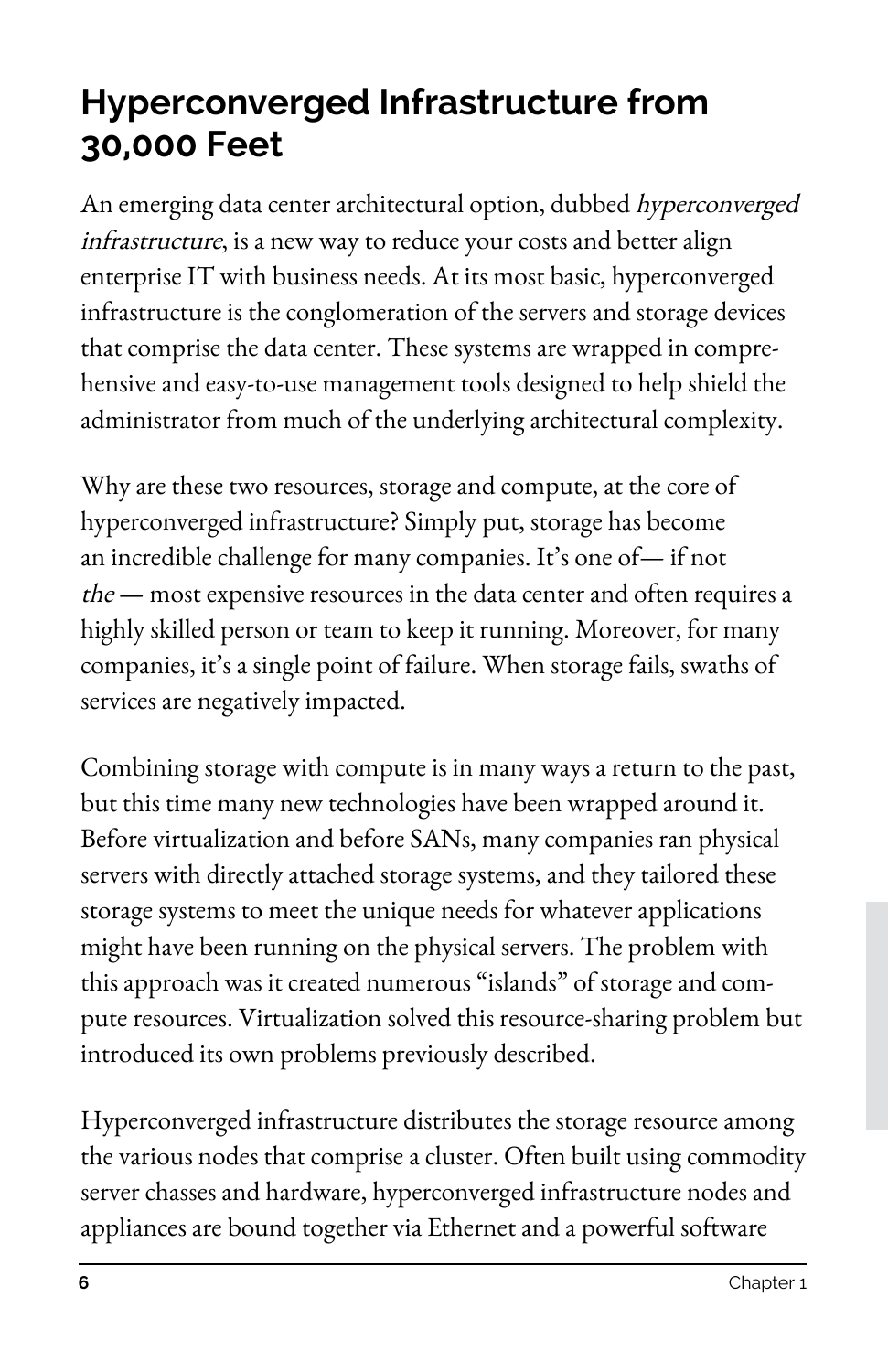layer. The software layer often includes a *virtual storage appliance* (VSA) that runs on each cluster node. Each VSA then communicates with all of the other VSAs in the cluster over an Ethernet link, thus forming a distributed file system across which virtual machines are run.



**Figure 1-1:** An overview of a Virtual Storage Appliance

The fact that these systems leverage commodity hardware is critical. The power behind hyperconverged infrastructure lies in its ability to coral resources – RAM, compute, and data storage – from hardware that doesn't all have to be custom-engineered. This is the basis for hyperconverged infrastructure's ability to scale granularly and the beginnings of cost reduction processes.



The basics behind hyperconverged infrastructure should be well understood before proceeding with the remainder of this book. If you're new to hyperconverged infrastructure or are unfamiliar with the basics, please read Hyperconverged Infrastructure for Dummies, available now for free from www.hyperconverged.org.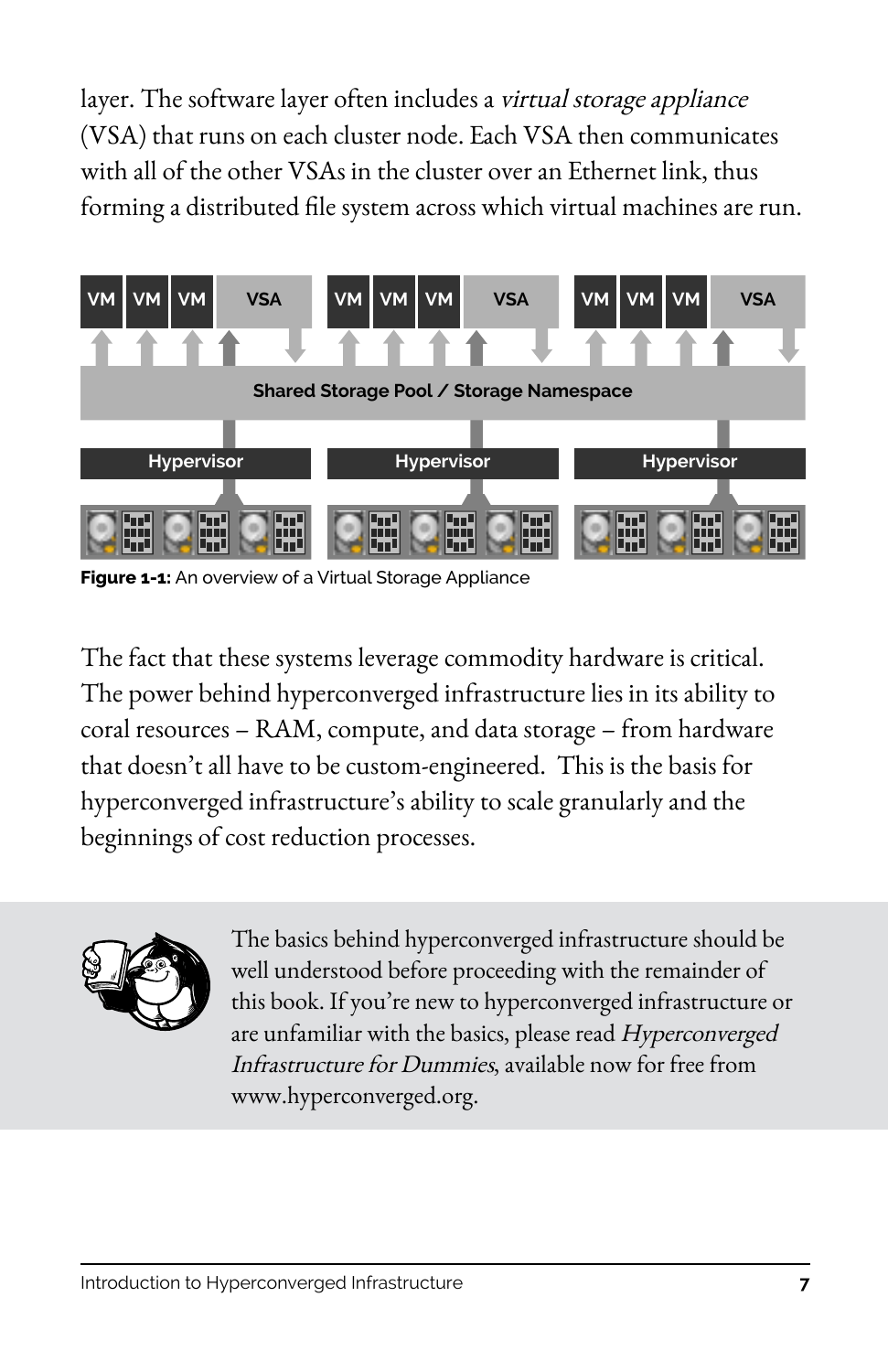### <span id="page-8-0"></span>**Resources to Consolidate**

The basic combination of storage and servers is a good start, but once one looks beyond the confines of this baseline definition, hyperconverged infrastructure begins to reveal its true power. The more hardware devices and software systems that can be collapsed into a hyperconverged solution, the easier it becomes to manage the solution and the less expensive it becomes to operate.

Here are some data center elements that can be integrated in a hyperconverged infrastructure.

#### **Deduplication Appliances**

In order to achieve the most storage capacity, deduplication technologies are common in today's data center. Dedicated appliances are now available which handle complex and CPU-intensive deduplication tasks, ultimately reducing the amount of data that has to be housed on primary storage. Deduplication services are also included with storage arrays in many cases. However, deduplication in both cases is not as comprehensive as it could be. As data moves around the organization, data is rehydrated into its original form and may or may not be reduced via deduplication as it moves between services.

#### **SSD Caches/All-Flash Array**

To address storage performance issues, companies sometimes deploy either solid state disk (SSD)-based caching systems or full SSD/flash-based storage arrays. However, both solutions have the potential to increase complexity as well as cost. When server-side PCI-e SSD cards are deployed, there also has to be a third-party software layer that allows them to act as a cache, if that is the desire. With all-flash arrays or flash-based stand-alone caching systems, administrators are asked to support new hardware in addition to everything else in the data center.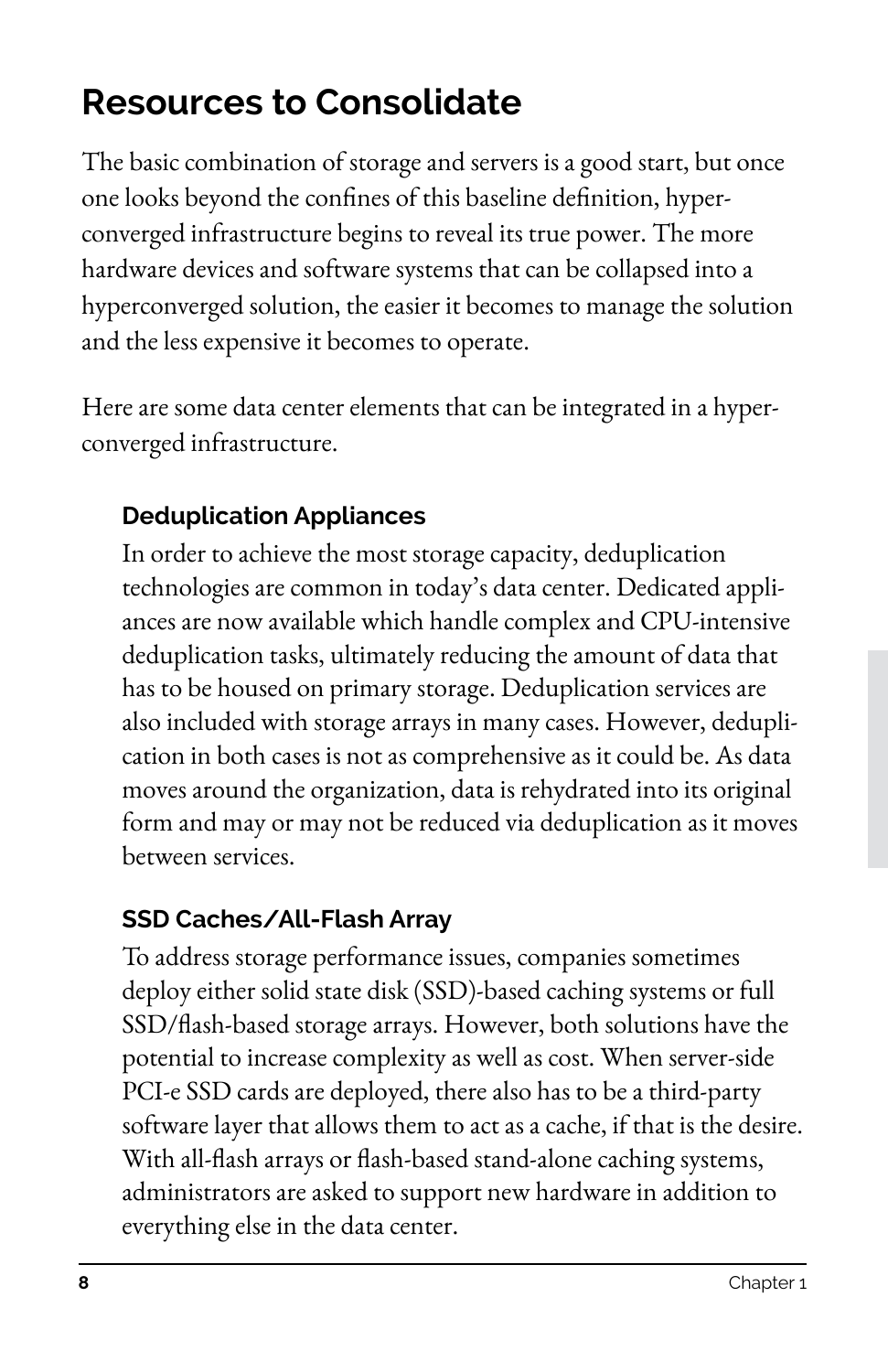#### **Backup Software**

Data protection in the form of backup and recovery remains a critical task for IT and is one that's often not meeting organizational needs. Recovery time objectives (RTO) and recovery point objectives (RPO) — both described in the deep dive section entitled "The Ins and Outs of Backup and Recovery" — are both shrinking metrics that IT needs to improve upon. Using traditional hardware and software solutions to meet this need has been increasingly challenging. As RPO and RTO needs get shorter, costs get higher with traditional solutions.

With the right hyperconverged infrastructure solution, the picture changes a bit. In fact, included in some baseline solutions is a comprehensive backup and recovery capability that can enable extremely short RTO windows while also featuring very small RPO metrics.



#### **The Ins & Outs of Backup & Recovery**

There are critical recovery metrics – known as Recovery Time Objective (RTO) and Recovery Point Objective (RTO) that must be considered in your data protection plans. You can learn a lot more about these two metrics in Chapter 4.

### **Data Replication**

Data protection is about far more than just backup and recovery. What happens if the primary data center is lost? This is where replicated data comes into play. By making copies of data and replicating that data to remote sites, companies can rest assured that critical data won't be lost.

To enable these data replication services, companies implement a variety of other data center services. For example, to minimize replication impact on bandwidth, companies deploy WAN accel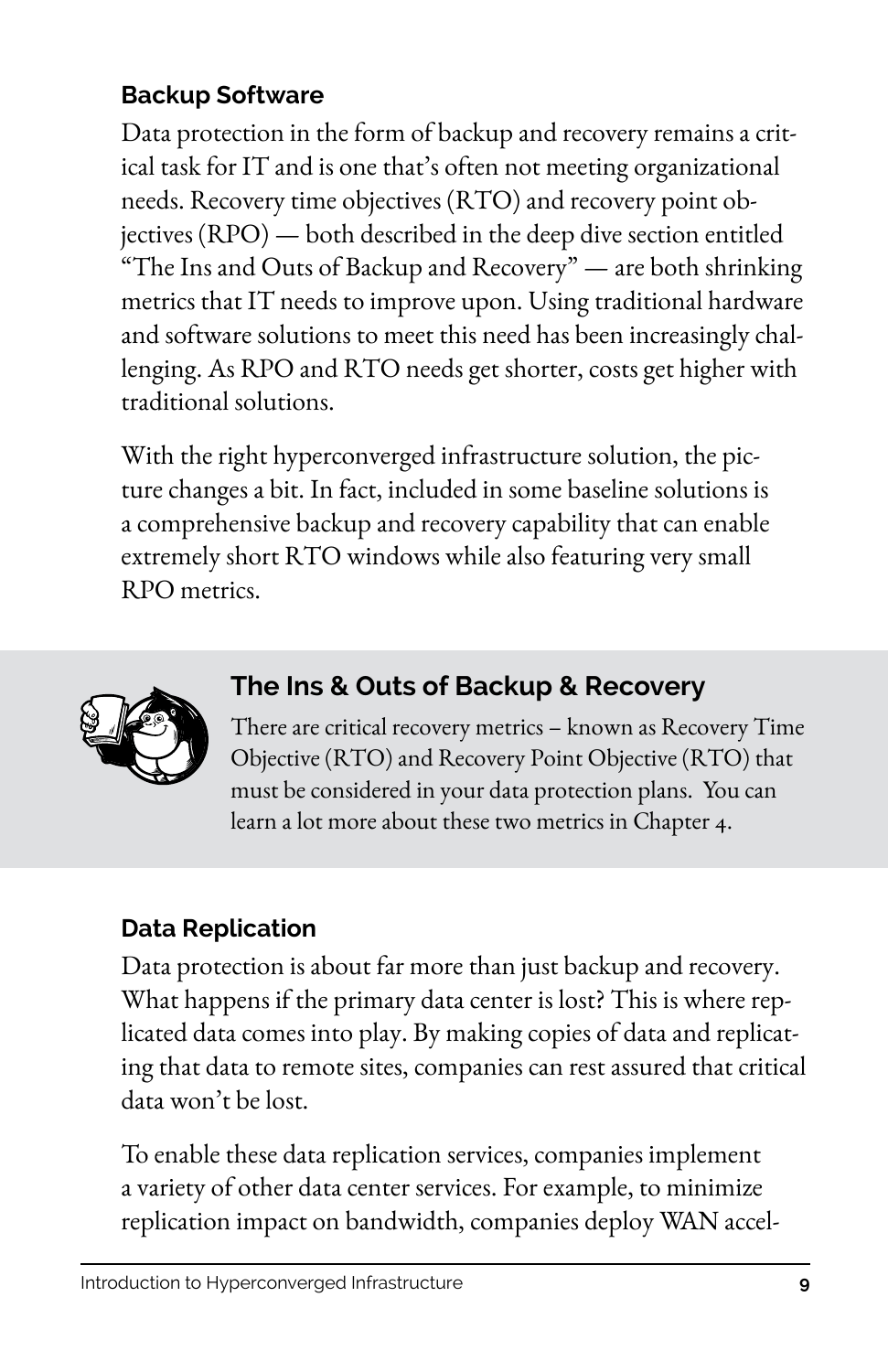eration devices intended to reduce the volume of data traversing the Internet to a secondary site. WAN accelerators are yet another device that needs to be managed, monitored, and maintained. There are acquisition costs to procure these devices; there are costs to operate these devices in the form of staff time and training; and there are annual maintenance costs to make sure that these devices remain supported by the vendor.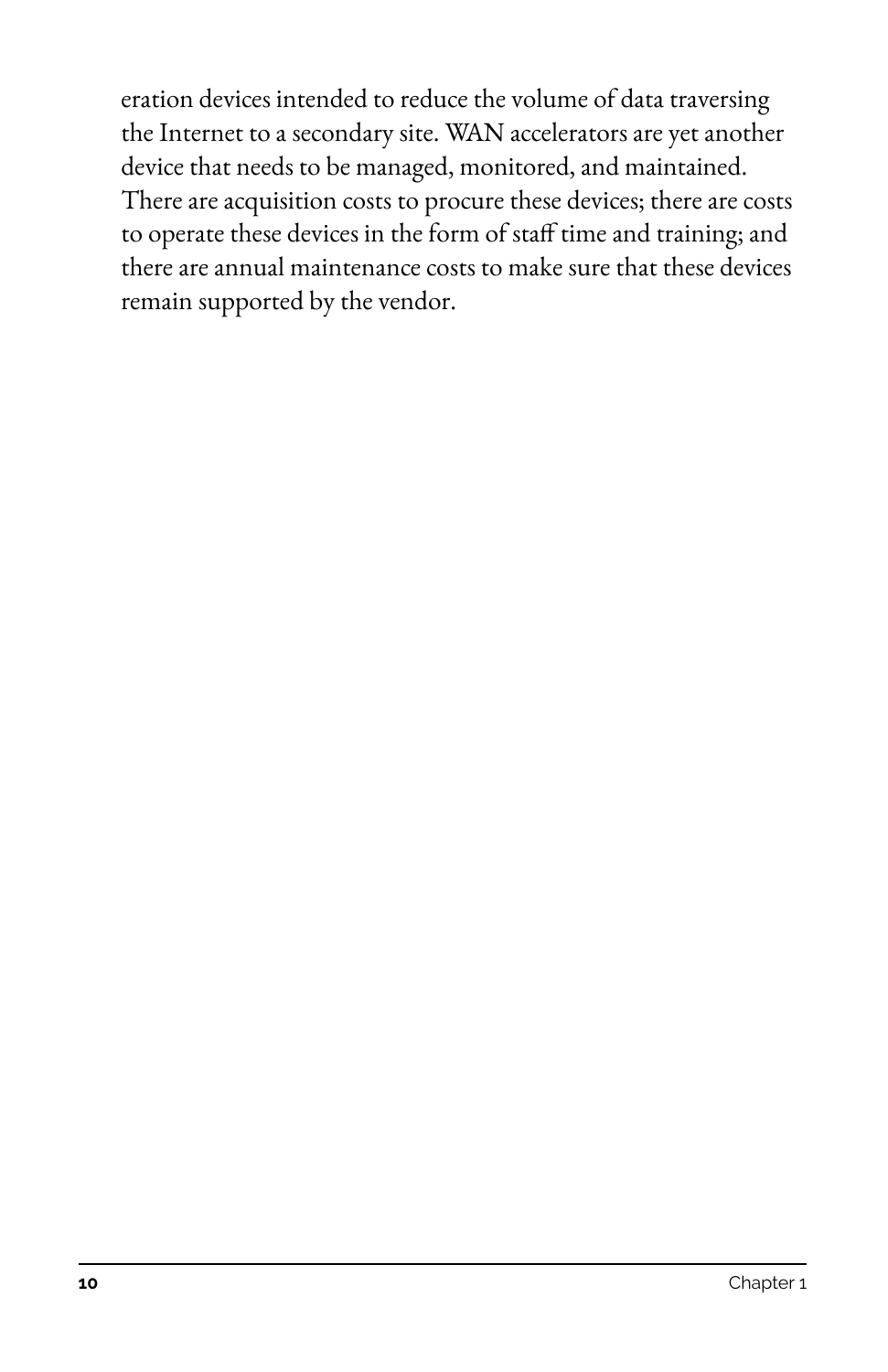# 2

# <span id="page-11-0"></span>**Hyperconvergence & the Public Cloud**

This chapter will help you understand the ways by which you can leverage cloud services as a part of your hyperconverged infrastructure solutions. It will also help you better understand the concept of "private cloud" and how that fits with hyperconvergence. Can a hyperconverged solution deliver some of the things that cloud can give you?

### **Why Is Cloud so Desirable?**

You will learn more about what defines *cloud* a little later in this chapter. Before getting into the various definitions, though, let's discuss the traits inherent in cloud systems which make them a popular and desirable choice for service deployment.

### **The Economic Model**

Everything eventually comes down to money. Business decision makers are constantly on the lookout for ways to reduce costs while also boosting efficiency and outcomes. This is often a seemingly impossible task described as "doing more with less." IT was supposed to be an enabler, but for many companies, it has become a money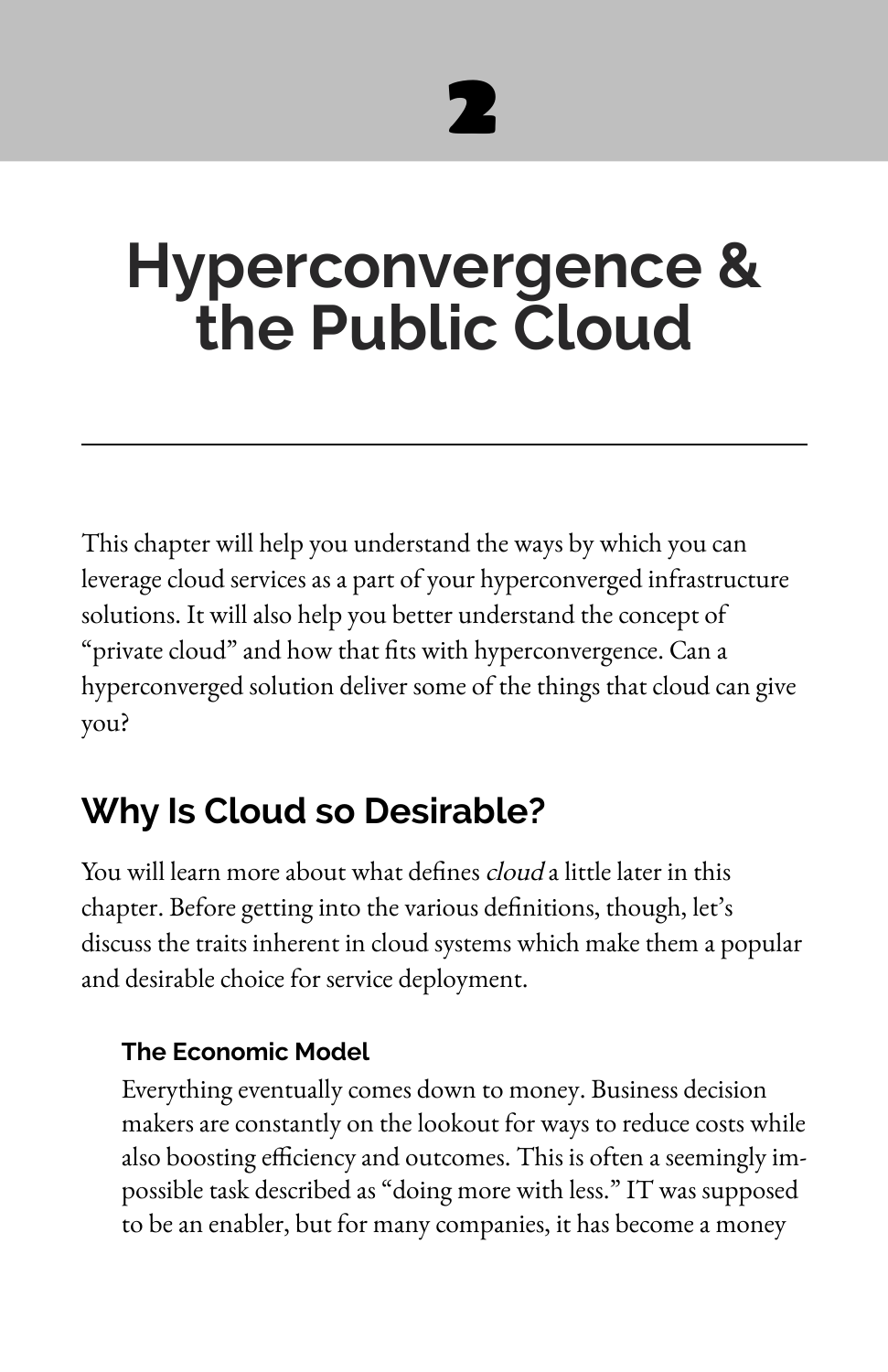pit — an expense center to be minimized. Obviously, when leveraged properly, IT can be an incredible enabling function, but even in these cases, no one wants to spend more than they have to.

When you buy your own data center hardware and software, you incur pretty significant CapEx. This initial cash outlay necessary to procure a solution can be pretty high and can result in the need to cut corners or even delay upgrades if there is not enough cash available.

When you decide to start consuming resources from the public cloud, there is no initial cash outlay necessary. You don't incur capital expenses. Sure, you might have to pay a bit in the way of startup costs, but you don't have to buy hardware and software. You simply rent space on someone else's servers and storage.

Business decision makers love this shift. They don't need to worry about huge capital outlays, and they know that they're paying for what they use. They're not paying for extra hardware that may never end up actually being leveraged to help solve business needs.

### **Scale**

When you build your own data center, you have to scale it yourself. Sometimes, you can scale in increments that make financial sense, while other times you have to add more than you might like due to predefined requirements from your vendors.

When you use the public cloud, you don't have to worry about inherent scaling limits or increments. Remember, you pay for what you use. As your usage grows, so does your bill, but you don't generally need to manually add new resources to your account. It can happen automatically.

Scalability granularity often isn't a problem with the public cloud. You grow as you need to. There is no practical limit to how far you can grow as long as the cloud provider still has resources.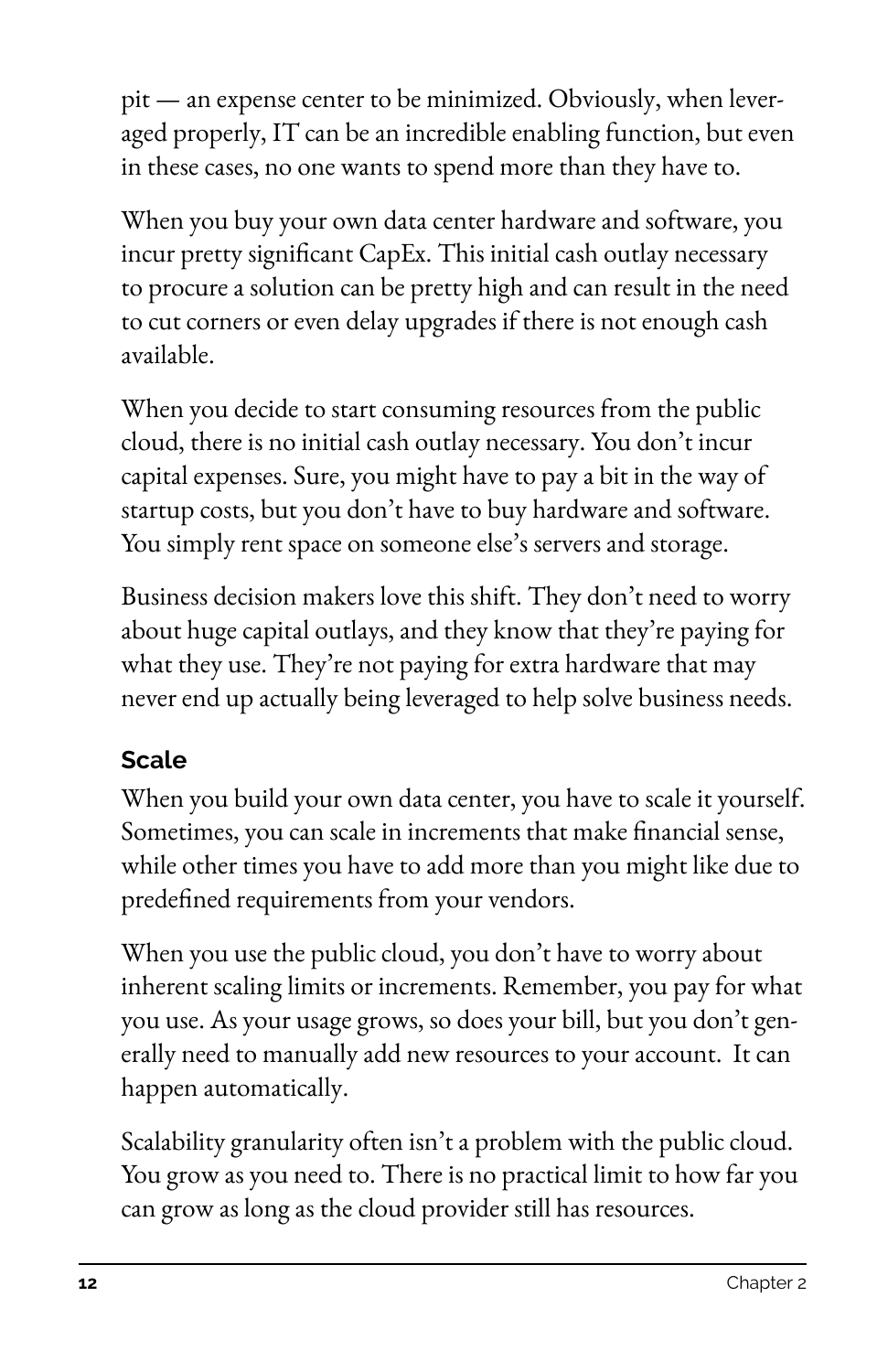### <span id="page-13-0"></span>**Geographic Diversity and Disaster Recovery**

Building multiple data centers can be an expensive undertaking, but it's one that is being executed more and more as companies seek ways to protect their data and ensure continuity of their business in the event of a disaster striking the primary data center. The separate data centers are generally geographically diverse so that a single natural disaster can't take out both sites at the same time.

Public cloud providers often already have systems that can quickly enable geographic diversity for applications that are already running on their systems. Enabling geographic diversity is often as simple as clicking a mouse button and, most likely, paying some additional money to the cloud provider.

### **The Public Cloud**

It's hard to avoid the term *cloud* today. It's everywhere. For many, the term itself has become synonymous with "Internet" or is just another way to described what used to be called "hosted services." However, there are a number of traits that make a public cloud a public cloud.

First, in general, public cloud systems are comprised of multi-tenant environments operated by a service provider with the hardware and software located in the provider's data center. In these environments, the customer may not always even be aware in which provider data center the services reside, nor does the customer have to be aware. The beauty of these systems is that workloads can move around as necessary to maintain service level agreements.

Cloud service providers generally build their systems with the assumption that hardware will likely fail, which means the you, as the customer, can avoid the need to buy expensive failover and availability systems on your own.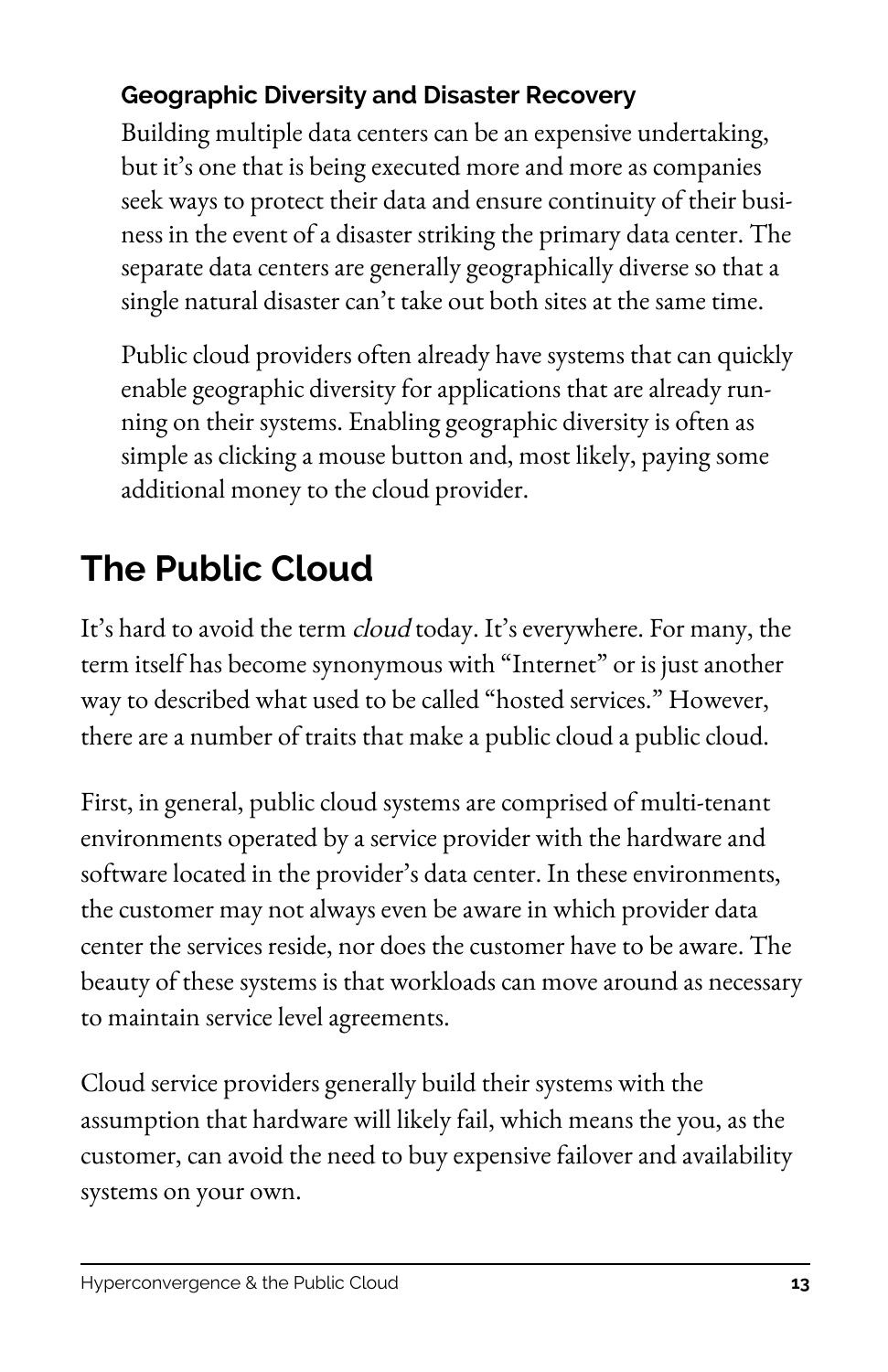For scale, the cloud provider can provide grid-like scalability to great levels so that you don't need to worry about how to grow when the time comes.

### For public cloud, there are a number of pros and cons to consider. On the plus side, cloud will:

- Enable immediate implementation.
- Carry low to no initial deployment costs.
- Provide a consumption-based utility cost model.
- Provide more cost effective scale than would be feasible in a private data center.

### However, there are definitely some downsides to cloud as well, which include:

- Potentially unpredictable ongoing usage charges
- Concerns around data location; many do not want data stored in US-based data centers due to concerns around the NSA and PATRIOT Act
- Charges across every aspect of the environment, from data storage to data transfer and more
- No control over underlying infrastructure
- Care needs to be taken to avoid lock-in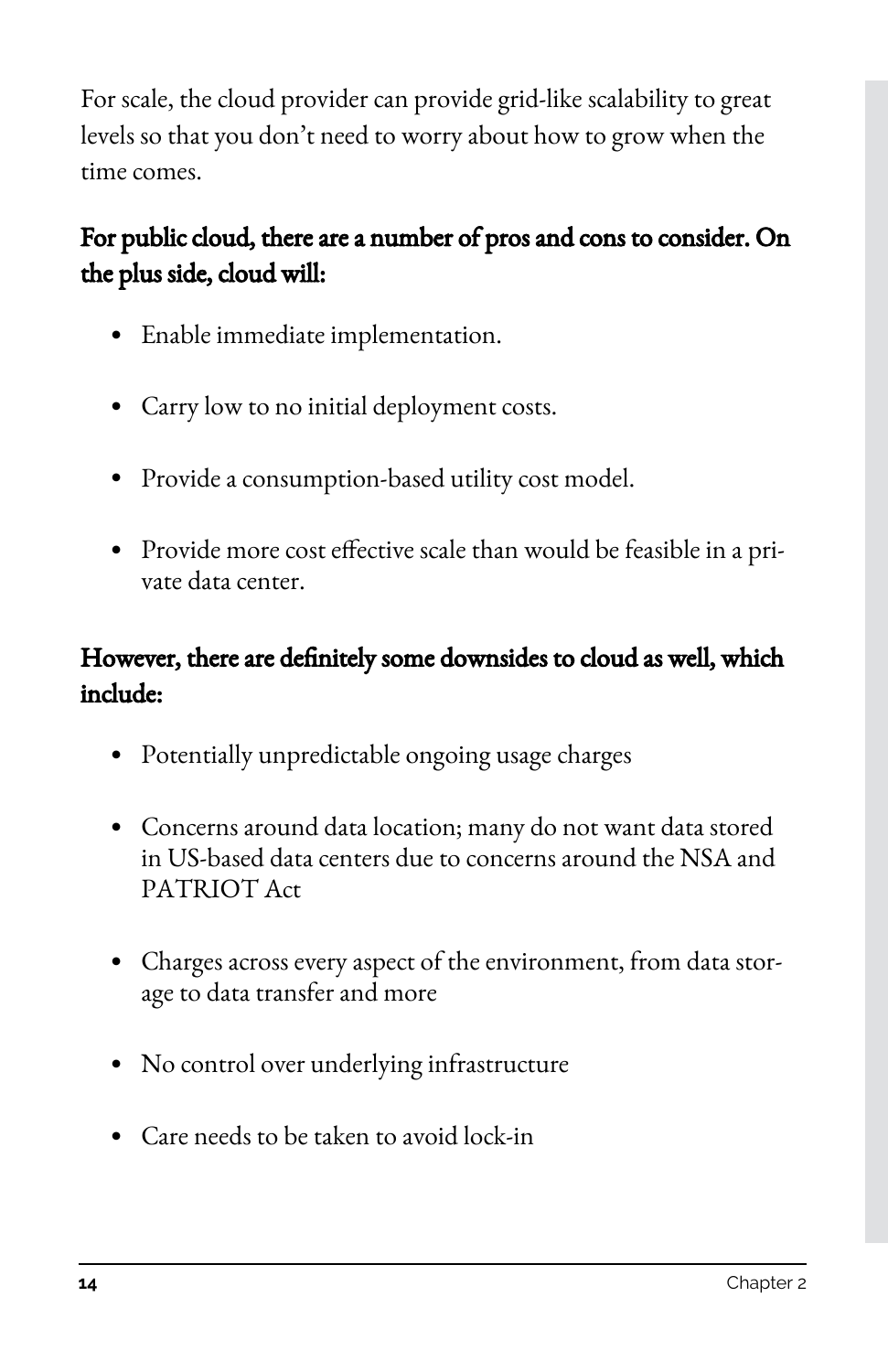

### **The faces of the public cloud**  Here is a brief look at the different kinds of public cloud services that are available on the market.

#### **Software-as-a-Service (SaaS)**

From a customer perspective, software-as-a-service (SaaS) is the simplest kind of cloud service to consume as it is basically an application all wrapped up and ready to go. Common SaaS applications include Salesforce and Office 365.

With SaaS applications, the provider controls everything and provides to the customer an application layer interface that only controls very specific configuration items. Because all of the infrastructure and the fact that most of the software is hidden from the you as the customer, you don't need to worry about any underlying services except those which may extend the service, such as integrating Office 365 with your on premises Active Directory environment.

### **Platform-as-a-Service (PaaS)**

Sometimes, you don't need or want a complete application. In many cases, you just need a place to install your own applications but you don't want to have to worry at all about the underlying infrastructure or virtualization layers. This is where platform-as-a-service (PaaS) comes into play.

PaaS provides you with infrastructure and an application development platform that gives you the ability to automate and deploy applications including your own databases, tools, and services. As a customer, you simply manage the application and data layers.

### **Infrastructure-as-a-Service (IaaS)**

In other cases, you need a bit more control, but you still may not want to have to directly manage the virtualization,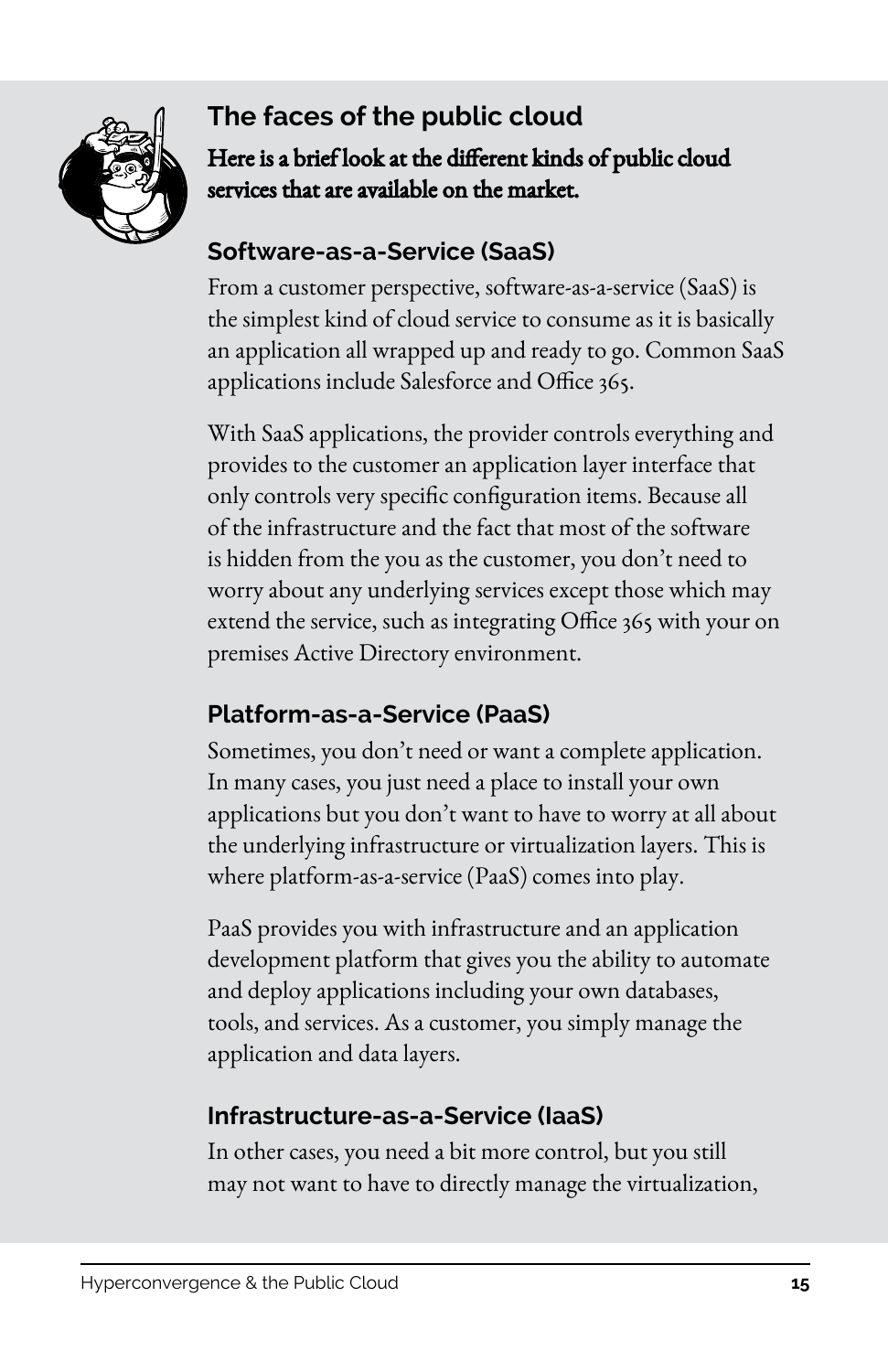<span id="page-16-0"></span>storage, and networking layers. However, you need the ability to deploy your own operating systems inside vendor-provided virtual machines. Plus, you want to have the ability to manage operating systems, security, databases, and applications.

For some, infrastructure-as-a-service (IaaS) makes the most sense since the provider offers the network, storage, compute resources, and virtualization technology while you manage everything else.

### **On-Premises Reality**

Even though public cloud has a number of desirable traits, there are some harsh realities with which CIOs and IT pros need to contend:

- Security For some, particularly those in highly-regulated or highly-secure environments, the idea of moving to a multi-tenant public cloud is simply not feasible.
- Bandwidth Many areas of the world remain underserved when it comes to bandwidth, and companies can't get sufficient bandwidth with sufficiently low latency to make cloud a feasible option.
- **Cost** There may come a point at which cloud may become more expensive than simply building your own environment.

These challenges are reasons that many organizations are turning to private cloud environments.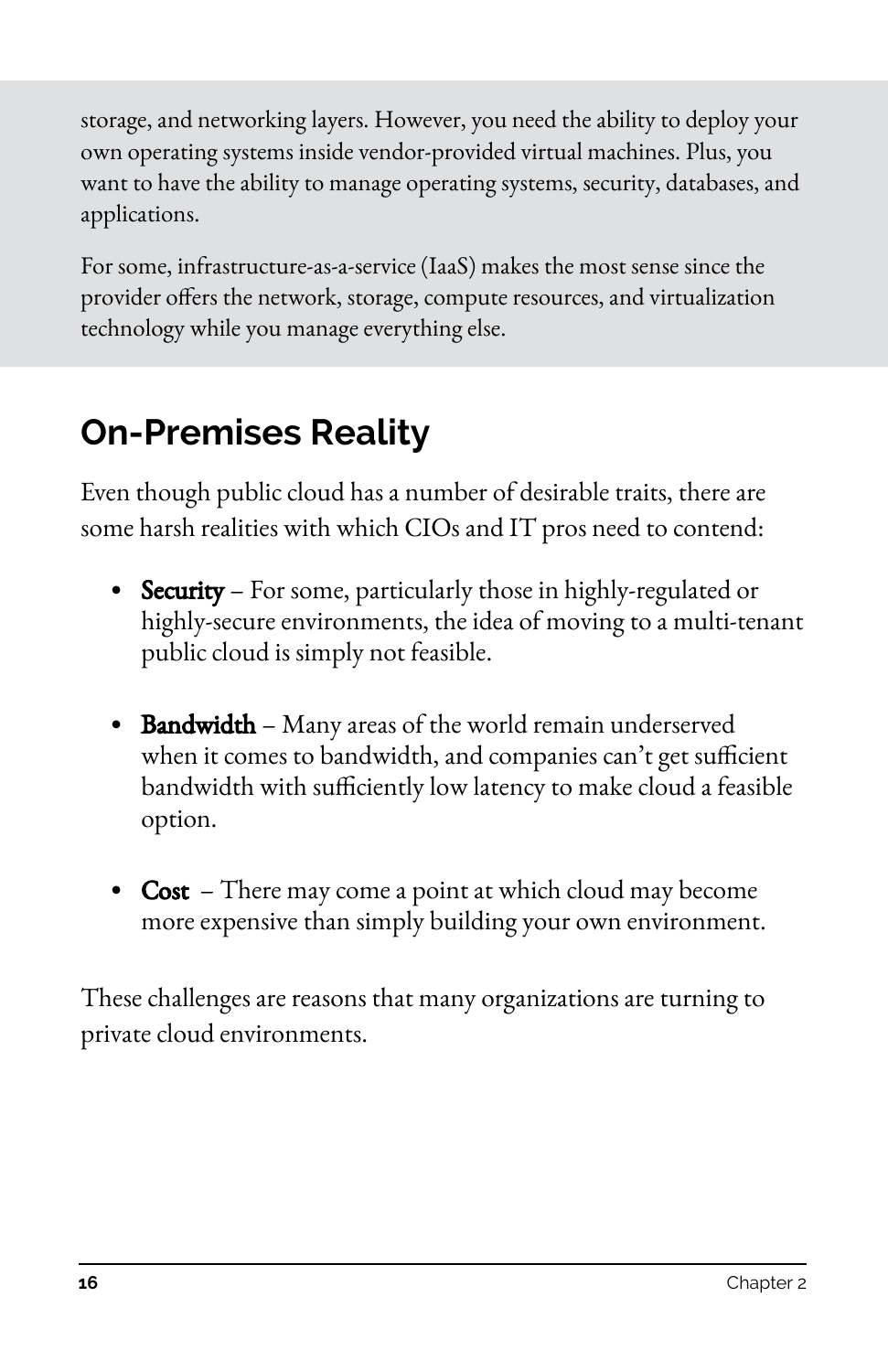### <span id="page-17-0"></span>**Private Clouds**

The term *private cloud* is often, well, clouded in confusion as people try to apply the term to a broad swath of data center architectures. So, let's try to clear up some of the confusion.

First and foremost, a private cloud environment generally resides in a single tenant environment that is built out in an on-premises data center, but it can sometimes consist of a single tenant environment in a public data center. For the purposes of this chapter, we'll focus on the on-premises use case.

Private cloud environments are characterized by heavy virtualization which fully abstracts the applications from underlying hardware components. Virtualization is absolutely key to these kinds of environments. Some companies go so far as to offer internal service level agreements to internal clients in a cloud-like manner. The key phrase there is "internal clients" — that is the customer in a private cloud environment. For such environments, being able to provide service level guarantees may mean that multiple geographically dispersed data centers need to be built in order to replicate this feature of public cloud providers.

Heavy use of virtualization coupled with comprehensive automation tools reveals an additional benefit of private cloud: self-service. Moving to more of a self-service model has two primary benefits:

- Users get their needs serviced faster
- IT is forced to build or deploy automation tools to enable self-service functionality, thereby streamlining the administrative experience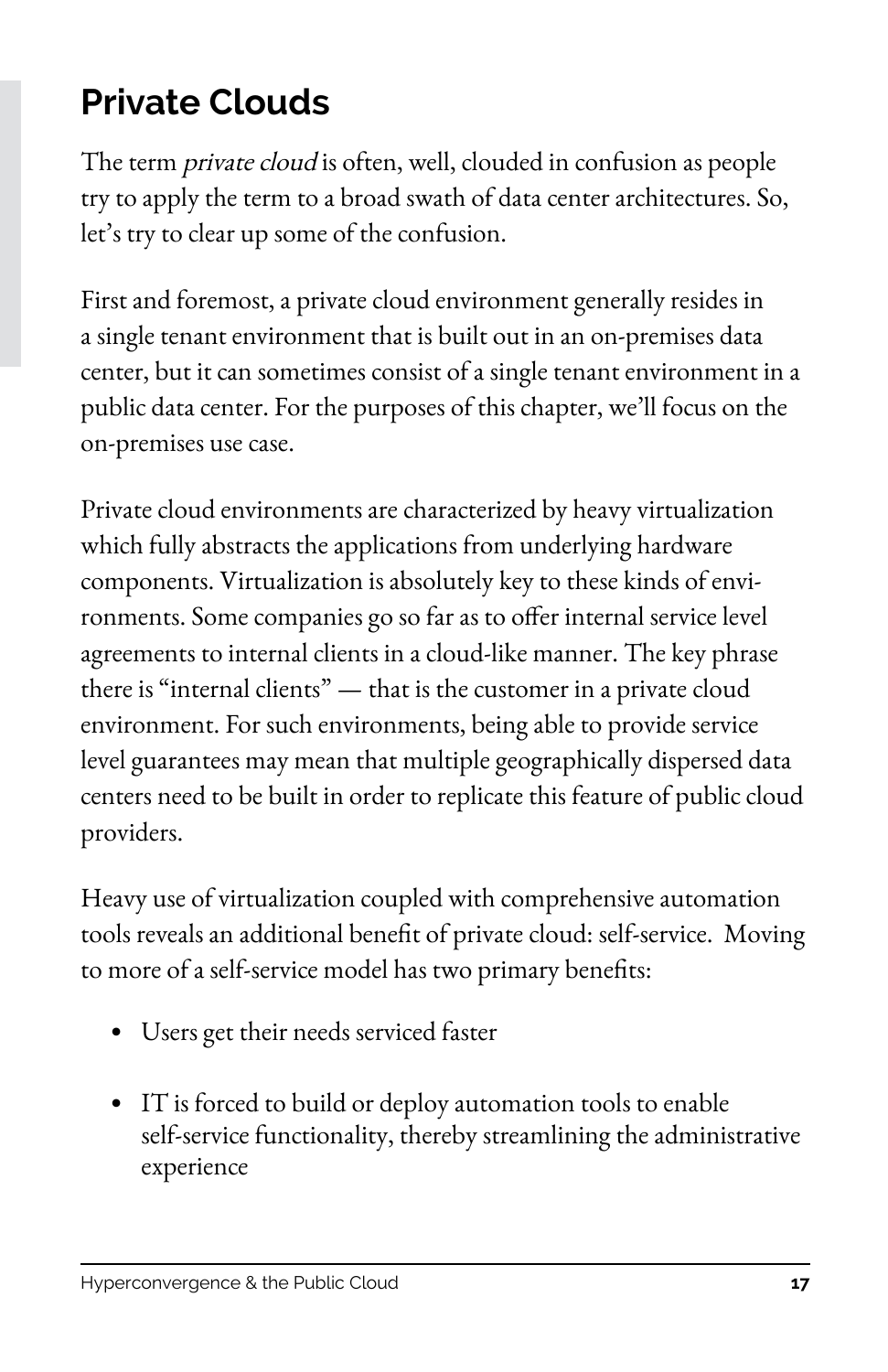As mentioned before, many companies want to keep their data center assets close at hand and in their full control, but they want to be able to gain some cloud-like attributes, hence the overall interest in private cloud. As is the case with public cloud, there are a number of pros and cons that need to be considered when building a private cloud.

### In the pros column, private cloud:

- Provides an opportunity to shift workloads between servers to best manage spikes in utilization in a more automated fashion.
- Enables ability to deploy new workloads on a common infrastructure. Again, this comes courtesy of the virtualization layer.
- Provides full control of the entire environment, from hardware to storage to software in a way that enables operational efficiency. In other words, routine tasks are automated and repeatable.
- Allows customers to customize the environment since they own everything.
- Provides additional levels of security and compliance due to the single tenant nature of the infrastructure. Private cloud-type environments are often the default due to security concerns.

As with everything, not all is a perfect picture. Private clouds do have a number of drawbacks, including:

- Requiring customers to build, buy, and manage hardware. This is often something that many companies want to reduce or eliminate.
- Not always resulting in operational efficiency gains.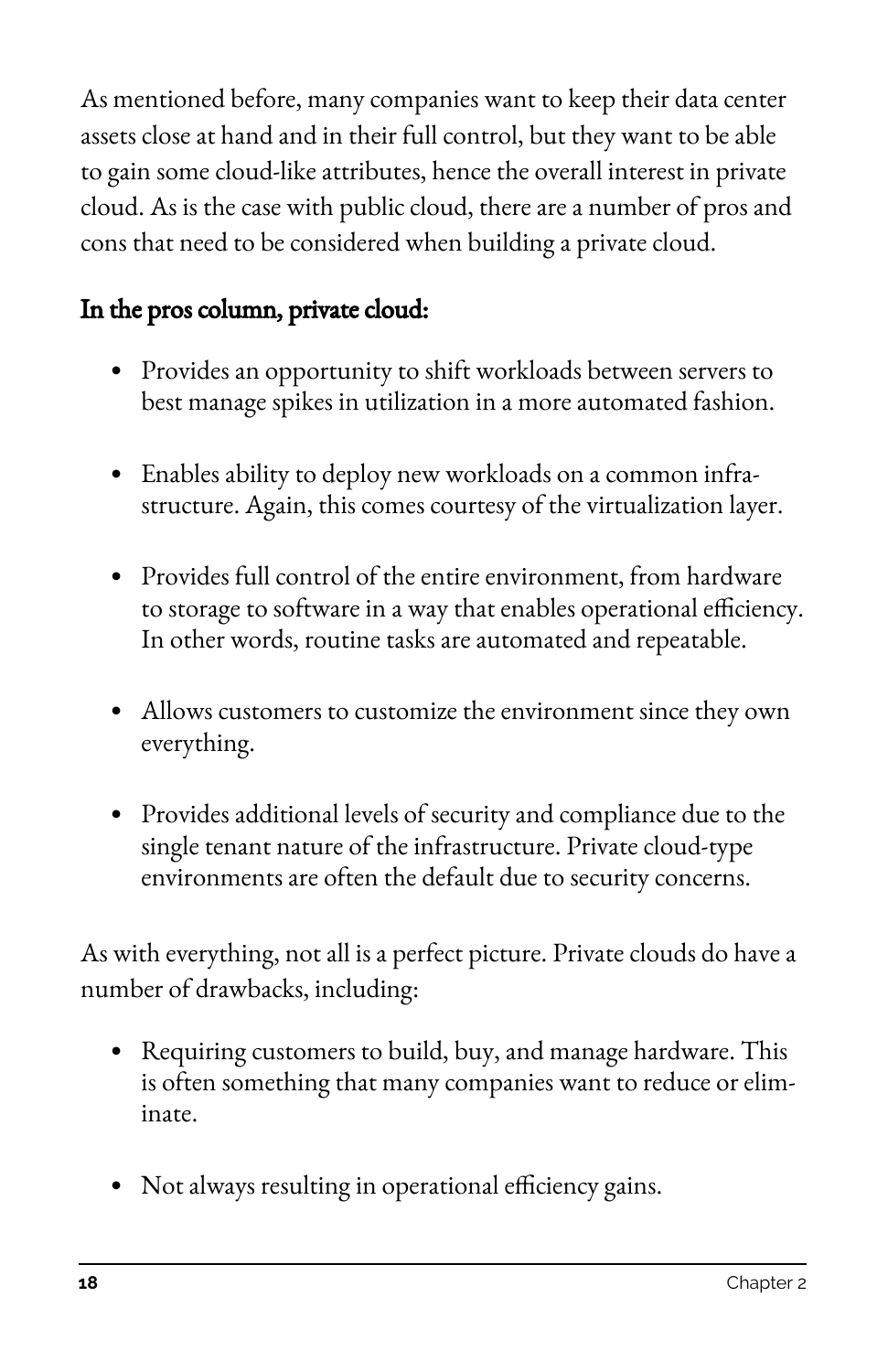- <span id="page-19-0"></span>• Not really providing what is considered a cloud computing economic model. You still have to buy and maintain everything.
- Potentially carrying very high acquisition costs.

In short, private clouds are intended to have some of the architectural characteristics of public clouds while offering internal clients cloud-like economic outcomes when chargeback processes are implemented. Even if the central IT department providing the service doesn't really use "the cloud," as internal clients are able to provision and consume resources on demand — at least to a reasonable point — there is the beginning of a private cloud.

### **Hybrid Cloud**

Increasingly, people are choosing both cloud options – public and private – to meet their needs. In a hybrid cloud scenario, the company builds its own on-premises private cloud infrastructure to meet local applications needs and also leverages public cloud where reasonable and possible. In this way, the company gets to pick and choose which services run where and can also move between them at will.

### **The Intersection of Cloud and Hyperconverged Infrastructure**

If you're wondering what all of this talk about cloud has to do with hyperconverged infrastructure, wonder no more. Depending on the hyperconverged infrastructure solution you're considering, there are varying degrees of association between the hyperconverged infrastructure product and both public and private clouds.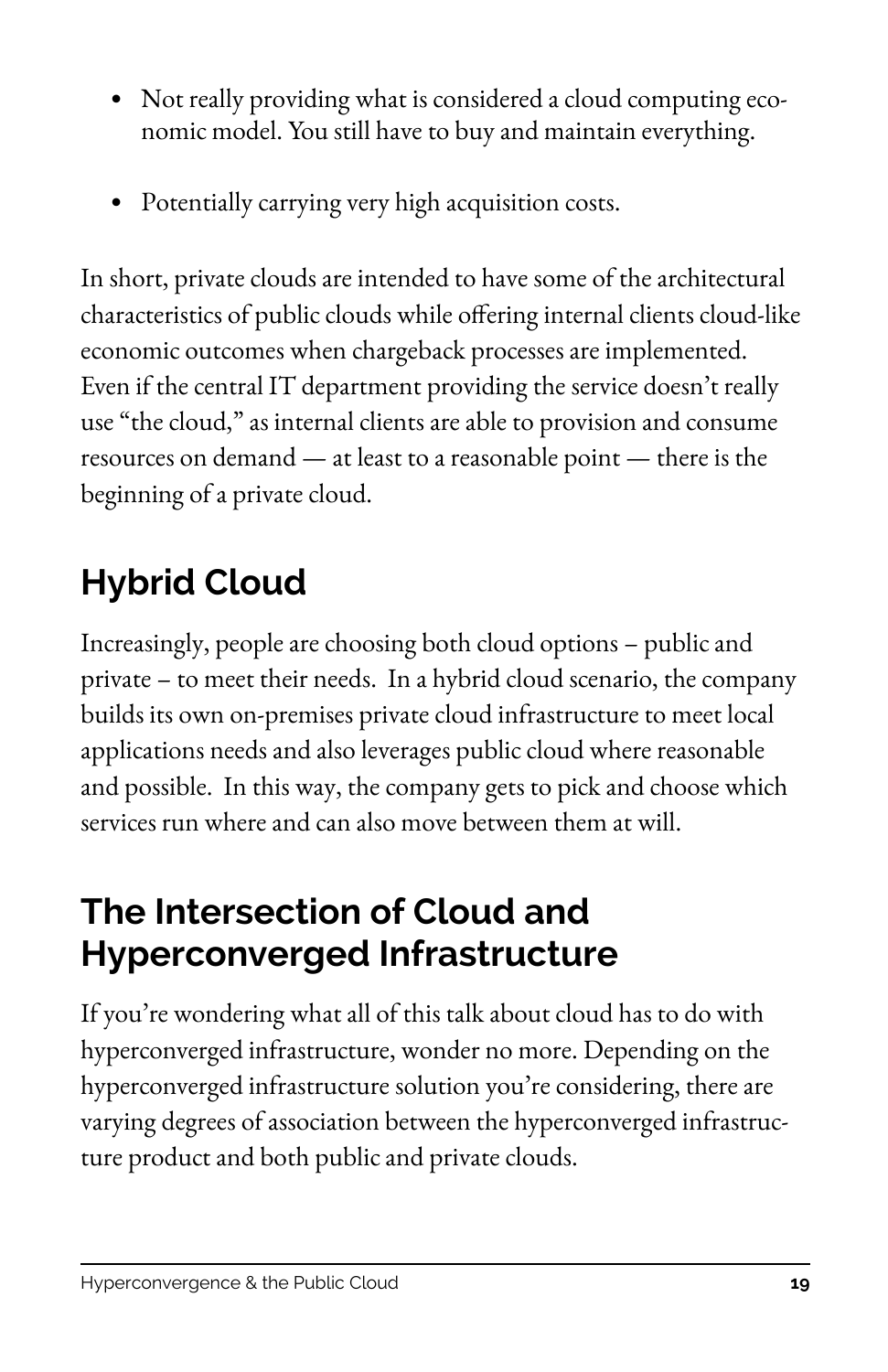#### **Economics**

Everything you've read so far leads to money. The potential to completely transform the data center funding model is one of the key outcomes when you consider hyperconverged infrastructure. With easier administration comes lower staffing costs. With the use of commodity hardware comes lower acquisition costs. With the ability to scale linearly in bite-size chunks, companies can get the beginnings of a consumption-based data center equipment acquisition model that enables closer to pay-as-you-go growth than traditional data center architectural models. As your environment needs to grow and as users demand new services, you can easily grow by adding new hyperconverged systems.

#### **Scale**

Agility implies some level of predictability in how workloads will function. Public cloud provides this capability. For those wishing to deploy a private cloud environment, these needs can be met by leveraging hyperconvergence's inherent ability to scale linearly (meaning, by scaling all resources including compute, storage, and networking simultaneously). In this way, you avoid potential resource constraint issues that can come from trying to manually adjust individual resources and you begin to achieve some of the economic benefits that have made public cloud a desirable option.

Scaling the data center should not result in scaling the complexity. In order to attain the full breadth of economic benefits that go with cloud, you have to make sure that the environment is very easy to manage or, at the very least, that management is efficient. This means that you need to automate what can be automated and try to reduce the number of consoles that it takes to get things done.

With hyperconverged infrastructure, management efficiency – even at scale – is a core feature of the solution. You are able to manage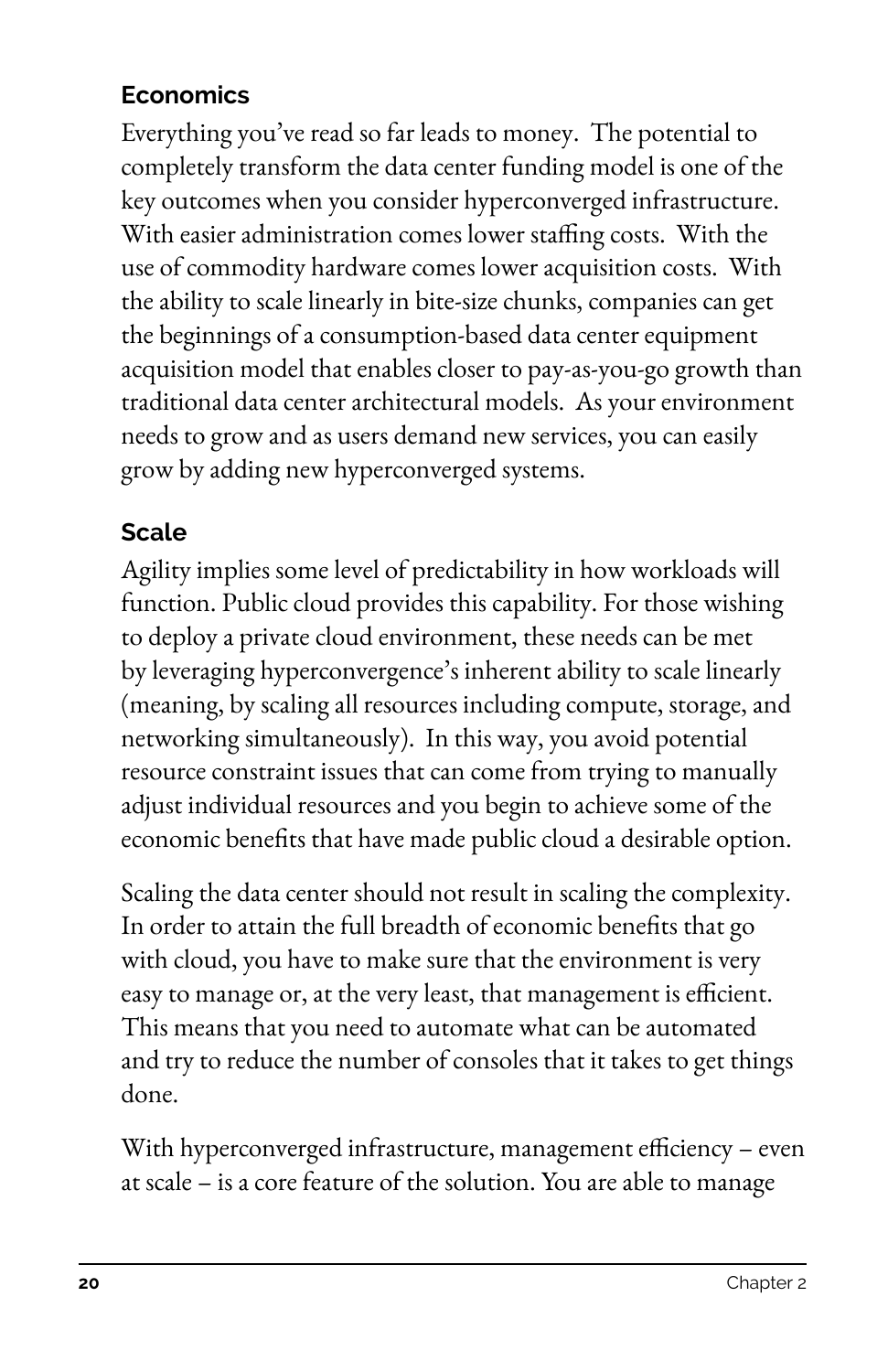all of the elements included in the product from a single console and you are also able to apply a breadth of consolidated policies to virtual machines.

### **Geographic Diversity and Disaster Recovery**

Also on the economics front, the value of disaster recovery cannot be overstated. One of the benefits of the cloud is the geographic diversity that can be achieved to protect against natural disasters. With a hyperconverged infrastructure solution that has data replication as a part of the core offering, multisite redundancy capability is baked in as part of the solution.

For those that have opted to build hybrid clouds, some hyperconverged infrastructure solutions can leverage that public cloud deployment as a replication target. In other words, rather than going to the expense of building out a second physical site, the public cloud can be used to achieve data protection goals.

#### **Hyperconvergence and the Private Cloud**

Building a traditional private cloud is hard. It takes a lot of work to get all the pieces aligned. Hyperconverged infrastructure can allow you to deploy private clouds in a fraction of the time it would normally take. Everything is built into the individual appliances, including centralized management, data efficiency, replication, and the ability to scale in incremental units. These are core needs in building an agile private cloud environment.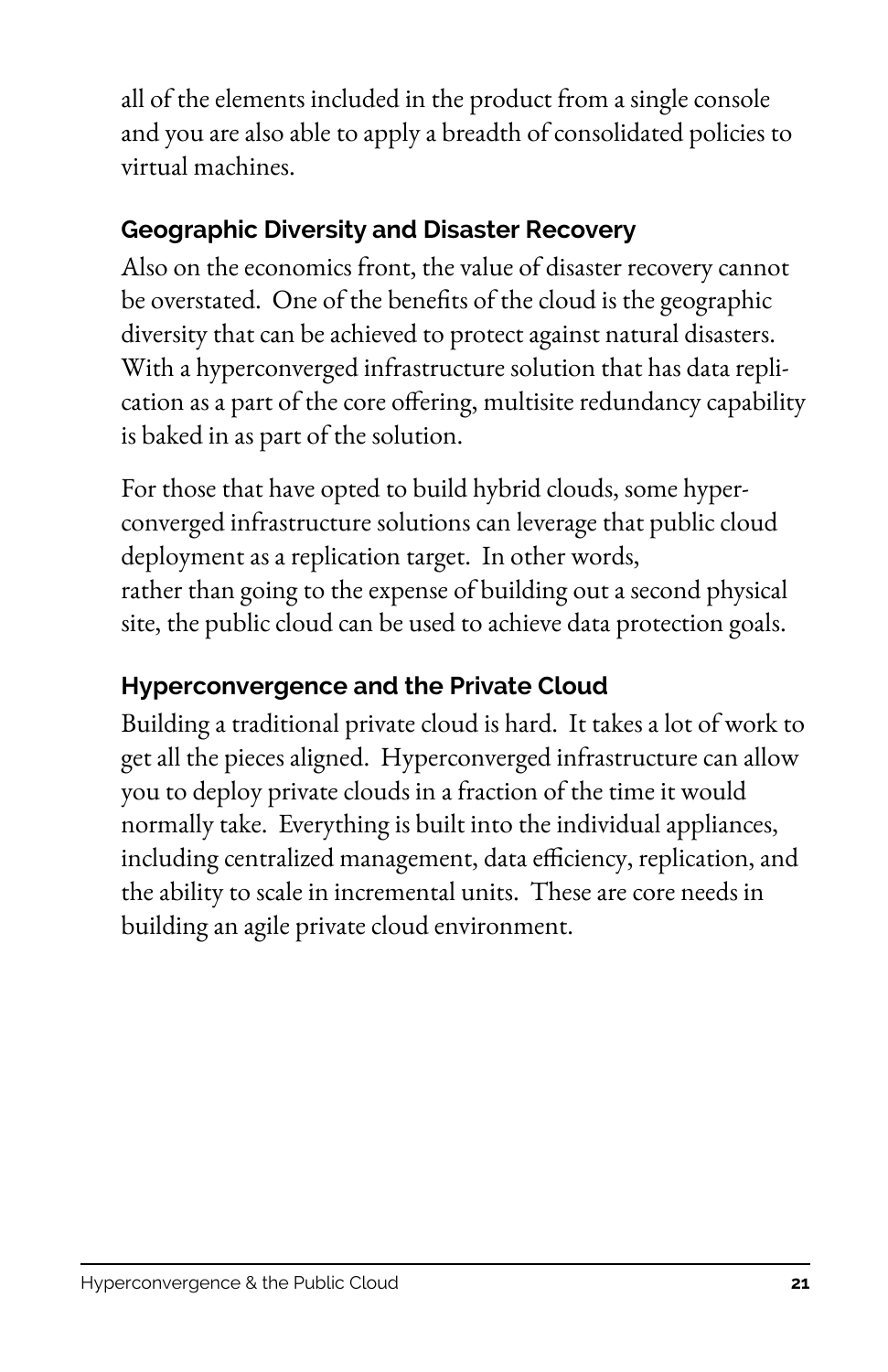### <span id="page-22-0"></span>**About the Author**



#### **Scott D. Lowe, vExpert**

Scott Lowe is a vExpert and partner and Co-Founder of ActualTech Media. Scott has been in the IT field for close to twenty years and spent ten of those years in filling the CIO role for various organizations. Scott has written thousands of articles and blog postings and regularly contributes to www.EnterpriseStorageGuide.com & www.ActualTech.io.

### **About the Editor**



### **David M. Davis, vExpert**

David Davis is a partner and co-founder of ActualTech Media. With over 20 years in enterprise technology, he has served as an IT Manager and has authored hundreds of papers, ebooks, and video training courses. He's a 6 x vExpert, VCP, VCAP, & CCIE# 9369. You'll find his vSphere video training at www.Pluralsight.com and he blogs at www.VirtualizationSoftware.com and www. ActualTech.io.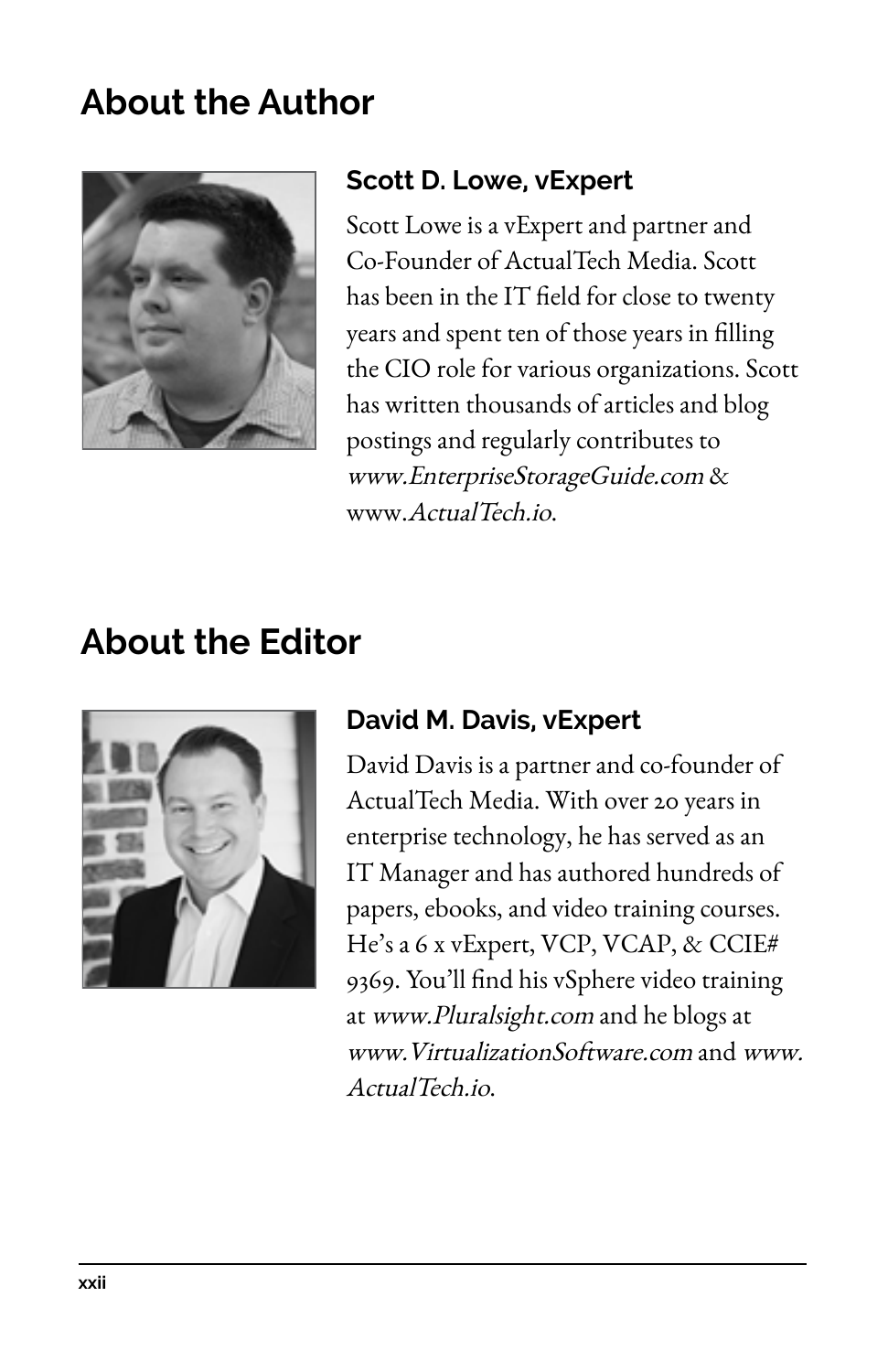### <span id="page-23-0"></span>**About ActualTech Media**

ActualTech Media provides enterprise IT decision makers with the information they need to make informed, strategic decisions as they modernize and optimize their IT operations.

Leading 3rd party IT industry influencers Scott D. Lowe, David M. Davis and special technical partners cover hot topics from the software-defined data center to hyperconvergence and virtualization.

Cutting through the hype, noise and claims around new data center technologies isn't easy, but ActualTech Media helps find the signal in the noise. Analysis, authorship and events produced by ActualTech Media provide an essential piece of the technology evaluation puzzle.

More information available at www.actualtechmedia.com

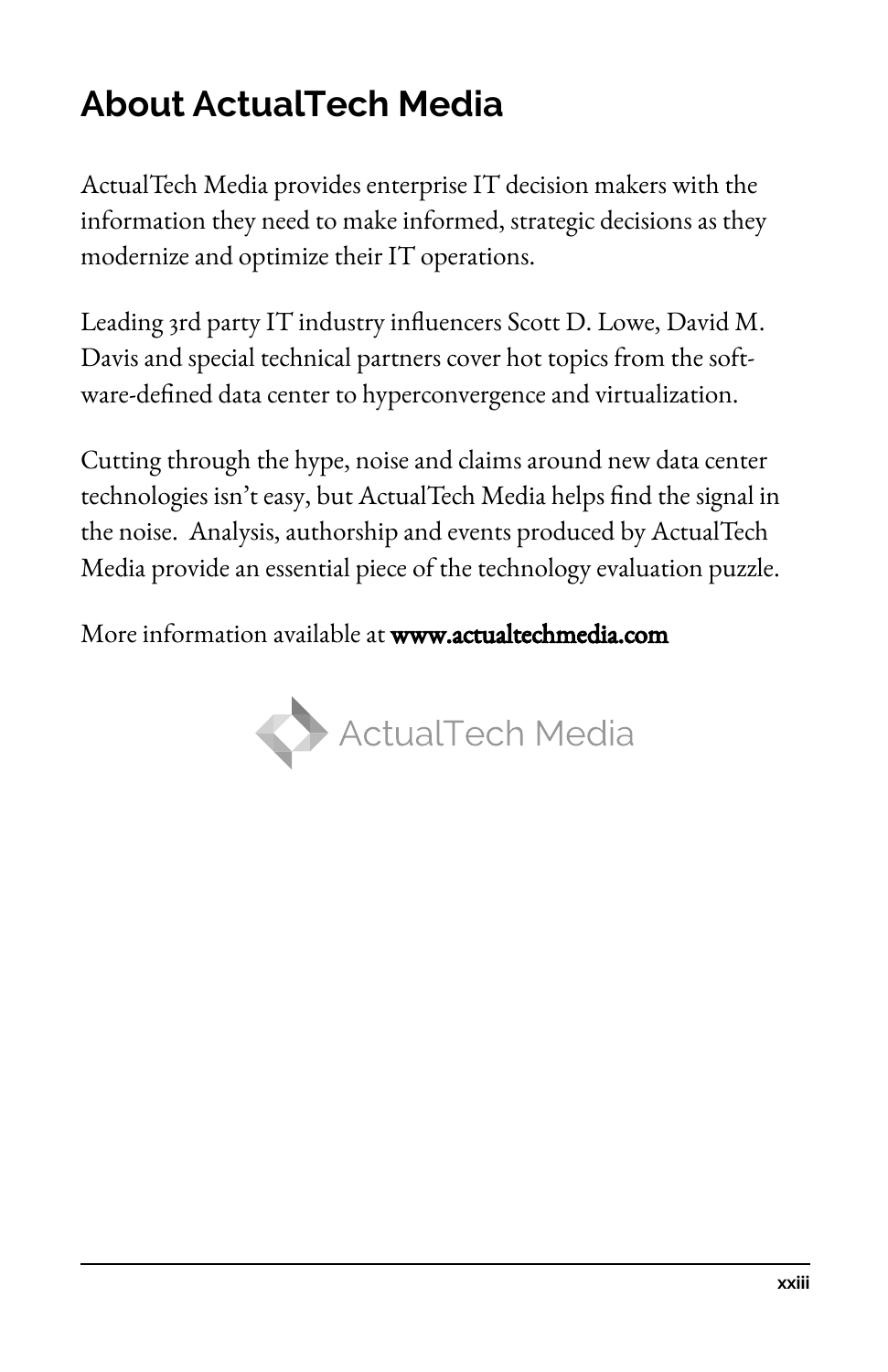## <span id="page-24-0"></span> $\mathcal{L}^{\text{max}}_{\text{max}}$  , where  $\mathcal{L}^{\text{max}}_{\text{max}}$ **Hewlett Packard** Enterprise

### **About Hewlett Packard Enterprise**

Hewlett Packard Enterprise (HPE) is an industry leading technology company with the industry's most comprehensive portfolio, spanning the cloud to the data center to workplace applications. HPE technology and services help customers around the world make IT more efficient, more productive and more secure.

Early in 2017, the company acquired SimpliVity and now offers HPE SimpliVity hyperconverged systems, complete hardware-software solutions that are designed, built, and supported by HPE.

Visit *www.hpe.com*